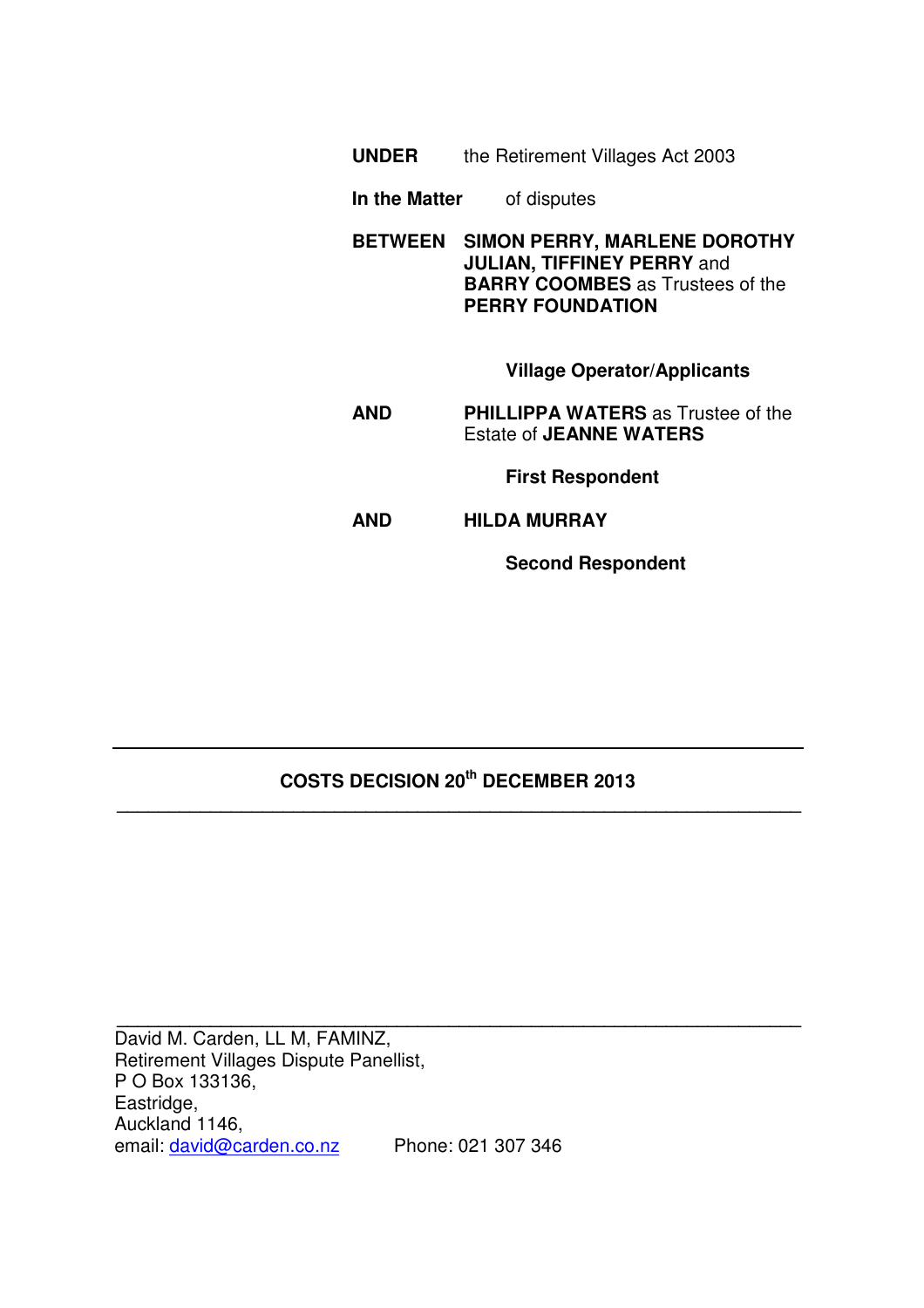# **INDEX**

| The reasonableness of the costs and expenses and the amount of any |  |
|--------------------------------------------------------------------|--|
|                                                                    |  |
| The relative importance of the matters in dispute to the parties18 |  |
|                                                                    |  |
|                                                                    |  |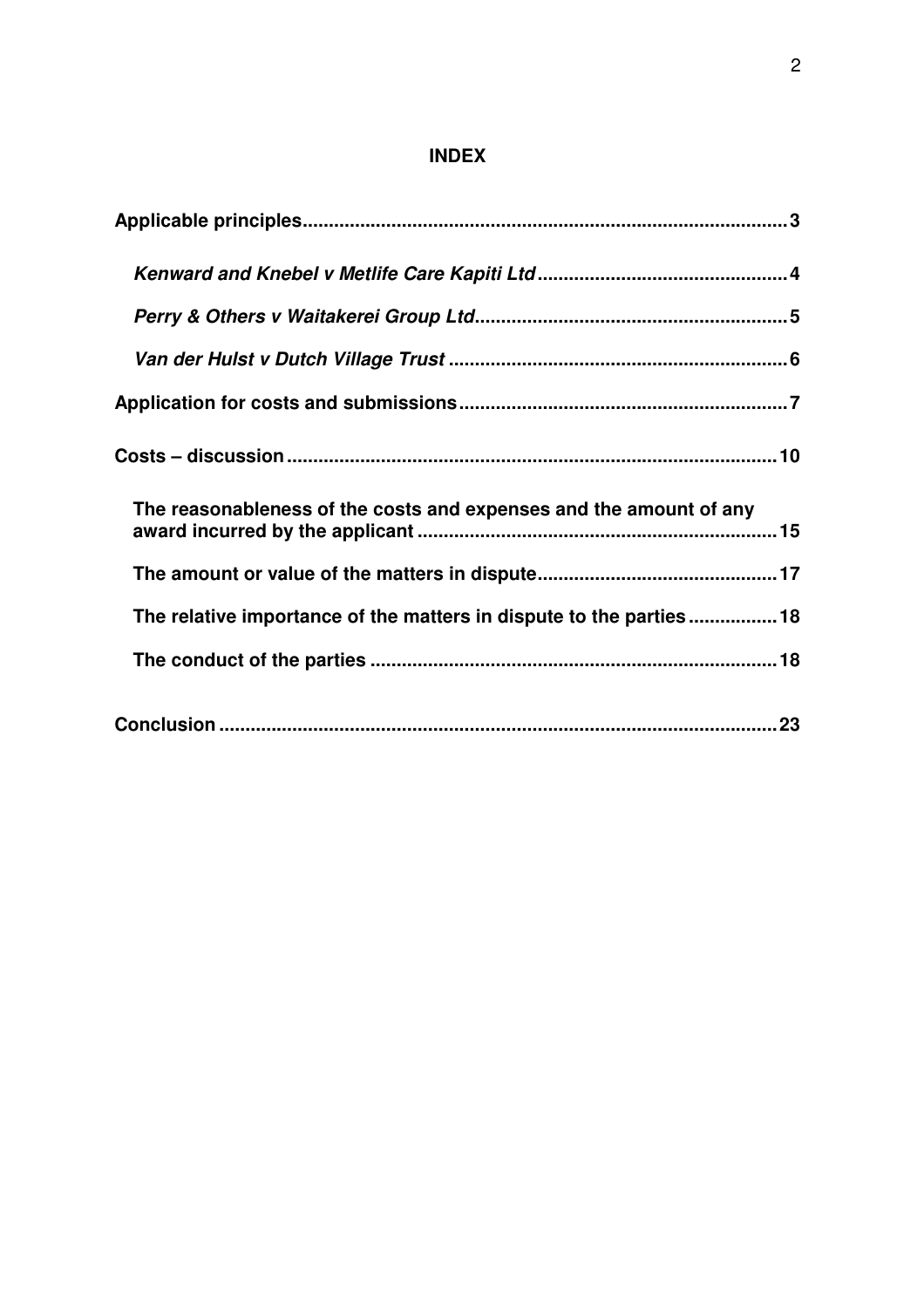- 1. In the substantiative decision in these matters the disputes panel reserved, as it was requested to do, the question of costs; and timetabling was fixed for any application for costs.
- 2. The applicants, the village operator, have applied for costs. The respondents have not applied for costs other than to include the submission that costs should lie where they fall.
- 3. There have been submissions on behalf of the applicants in support of their application for costs, in reply on behalf of the respondents, and in reply to that on behalf of the applicants.

## **Applicable principles**

4. The statutory provision for costs in a dispute resolution process under the Retirement Villages Act 2003 ("**RV Act**") is section 77 which reads as follows:

74 Costs on dispute resolution

- (1) The operator that appoints a disputes panel is responsible for meeting all the costs incurred by the disputes panel in conducting a dispute resolution, whether or not the operator is a party to the dispute.
- (2) Whether or not there is a hearing, the disputes panel may—
	- (a) award the applicant costs and expenses if the disputes panel makes a dispute resolution decision fully or substantially in favour of the applicant:
	- (b) award the applicant costs and expenses if the disputes panel does not make a dispute resolution decision in favour of the applicant but considers that the applicant acted reasonably in applying for the dispute resolution:
	- (c) award any other person costs and expenses if the disputes panel makes a dispute resolution decision fully or substantially in favour of that person: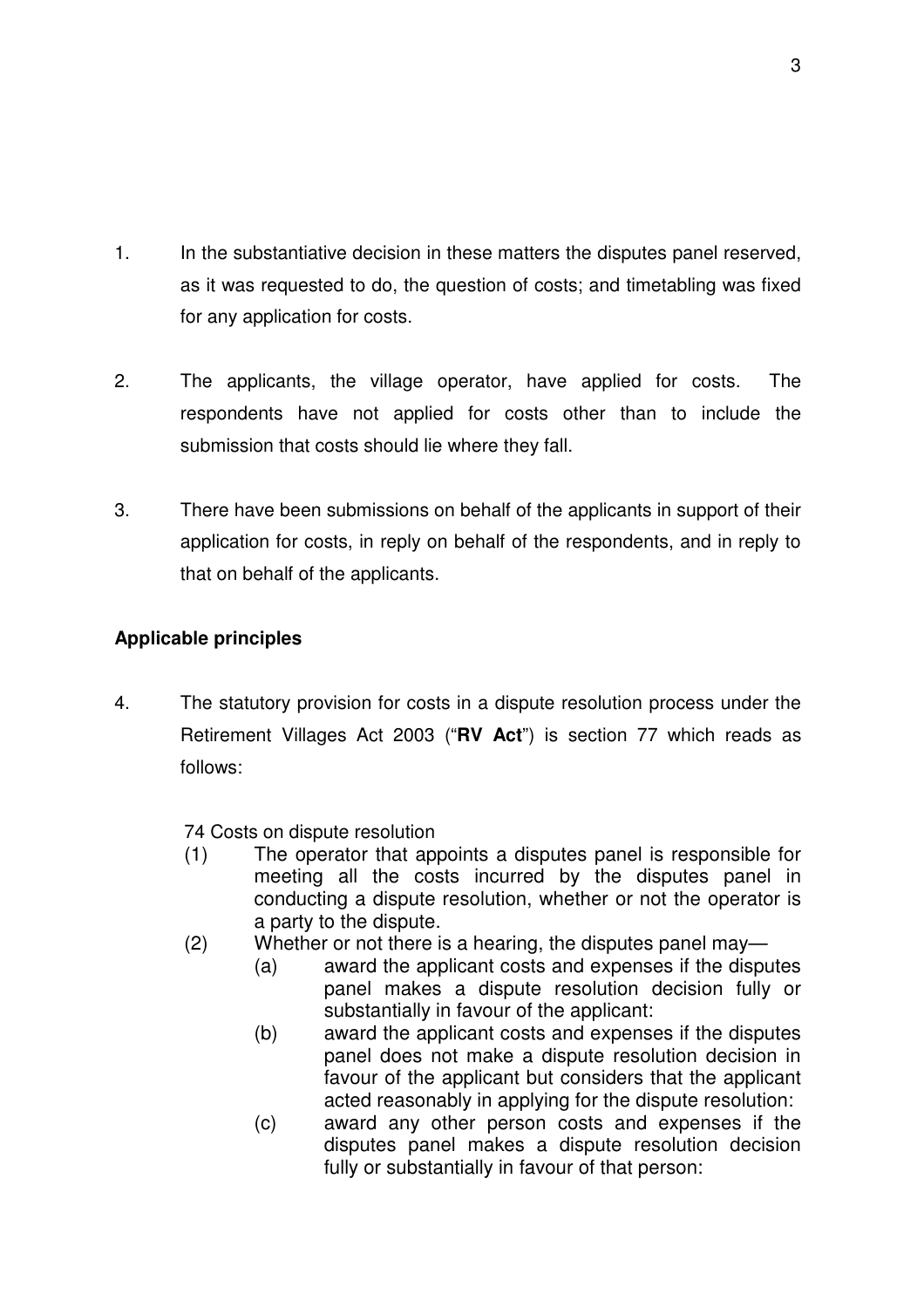- (d) in a dispute where the operator is not a party to the dispute, award to the operator, by way of refund, all or part of the costs incurred by the disputes panel in conducting a dispute resolution.
- (3) The disputes panel must make a decision whether to award costs and expenses under this section and the amount of any award—
	- (a) after having regard to the reasonableness of the costs and expenses and the amount of any award incurred by the applicant or other person in the circumstances of the particular case; and
	- (b) after taking into account the amount or value of the matters in dispute, the relative importance of the matters in dispute to the respective parties, and the conduct of the parties; and
	- (c) in accordance with, and subject to any limitations prescribed in, any regulations made under this Act for the purpose.
- (4) Any person against whom costs and expenses are awarded under this section must pay them within 28 days of the decision to award them.
- 5. Costs applications have been considered by the disputes panel in a number of previous disputes to which reference is now made.
- 6. It is to be noted first, however, that in none of the cases has the applicant been the village operator which has in turn sought costs against a resident as is the case in the present disputes.

## Kenward and Knebel v Metlife Care Kapiti Ltd<sup>1</sup>

7. That case involved a dispute concerning an alleged failure by the village operator to control a fish smoker which another resident was using which, it was claimed, was causing a nuisance. The panel found the process fundamentally flawed because the other resident was not a party to the dispute and the applicants were seeking to make the village operator enforce rights against that party. The remedy sought by the applicants was refused first because of that fundamental natural justice issue but also because the panel was not satisfied that the smoker was a nuisance and further was satisfied that the village operator had taken all reasonable

<sup>4</sup>

 1 16/1/09; N J Dunlop (Panel Member)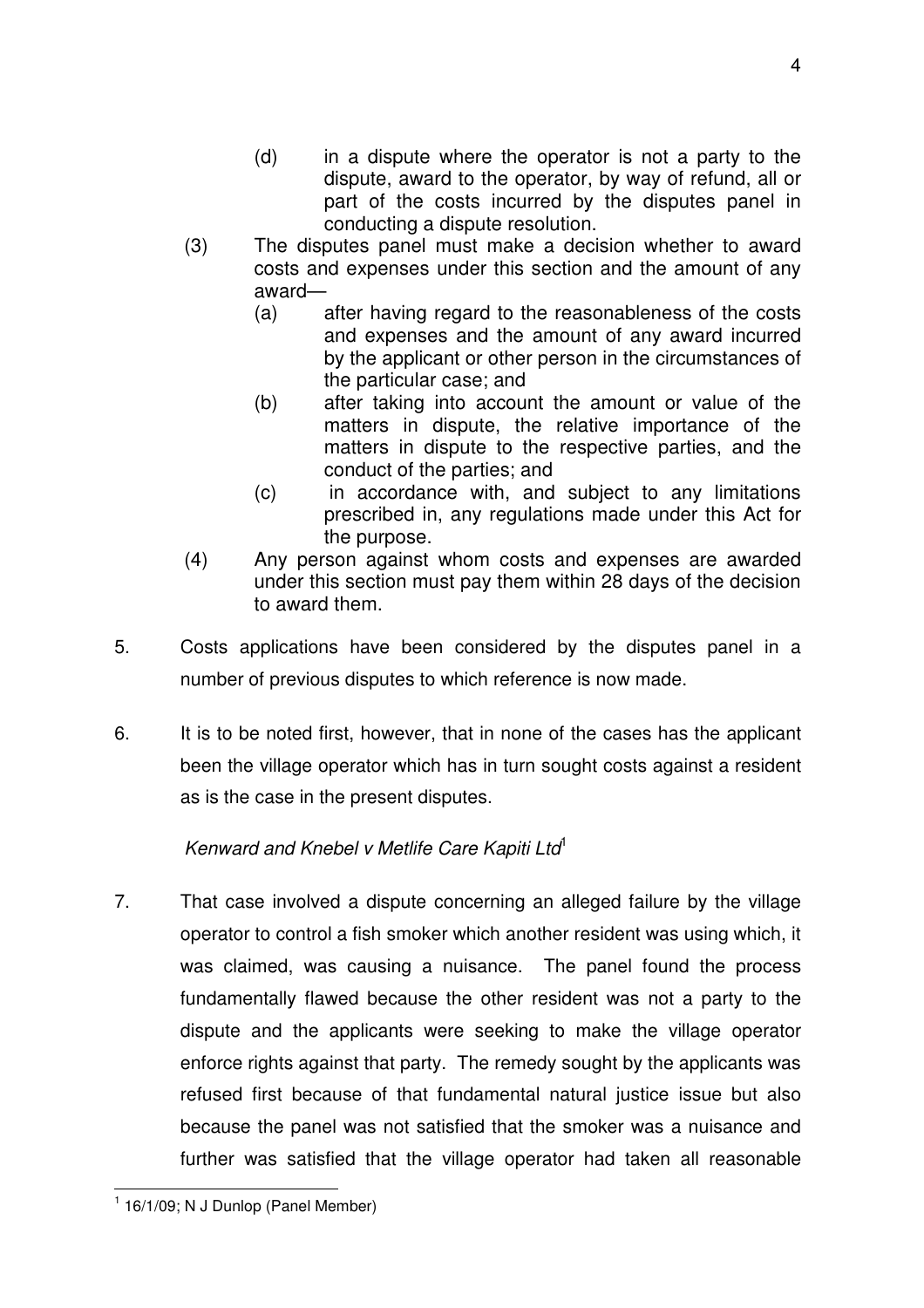steps to try to resolve the dispute. In dealing with a cost application from the village operator the panel first referred to, but dismissed, the apparent argument that section 74 may not apply to an application for costs by the village operator because there is no express reference to this. The panel said:

> "50 … The operator is indeed required to meet all the costs incurred by the disputes panel. That does not mean however that applicants cannot be required to reimburse or compensate the operator for some of those costs. Should an order for costs be made against an applicant in favour of an operator, the operator continues to be responsible under section 74(1) for payment of the costs incurred by the disputes panel. The applicants would not directly be paying any of those costs although that might be the indirect result. An order for costs relates not only to the costs incurred by the operator in relation to the disputes panel. Such an order may also relate to other costs incurred by the operator in respect of being a party to the dispute … A further indication that an award of costs can be made in favour of an operator under section 74(2)(c) is that paragraph (d) permits an operator to be reimbursed for part of the costs incurred by the disputes panel in a situation where the operator is not a party. It could be argued that an operator should only receive a refund where it is not a party, otherwise applicants might be unduly discouraged from bringing disputes against operators. But the Panel Member prefers the opposite argument which is that it is unlikely that the legislature would have intended that an operator could be refunded all or part of costs incurred where it is not a party, but could not receive an award of costs in its favour where it is a party and has presumably incurred greater expense than if it were not a party. ".

8. The village operator claimed internal management costs and external fees totalling \$12,945.00. The disputes panel member's costs approximated \$14,000.00 including airfares. Having taken various aggravating and mitigating factors into account the disputes panel member ordered each of the two applicants to pay the village operator \$750.00 towards those costs.

Perry & Others v Waitakerei Group Ltd<sup>2</sup>

 2 30/10/07 : D M Carden – Penal Member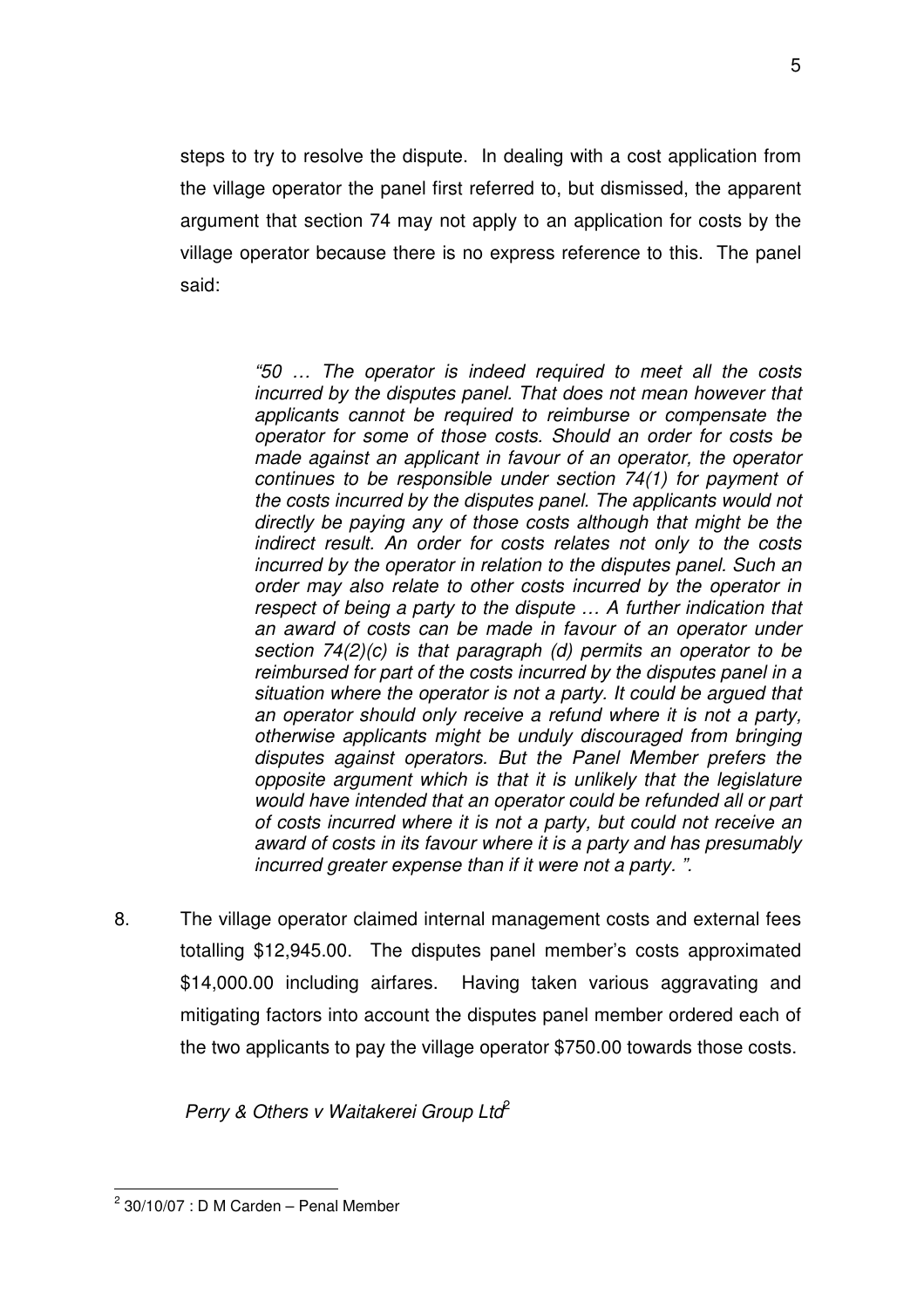- 9. The dispute in that case concerned compliance by the village operator with the requirements of regulation 49 (d) and (e) of the Retirement Villages (General) Regulations 2006 which includes provision for the contents of a Deed of Supervision. There was further concern that the village operator had not been complying with the Deed of Supervision in the keeping of its accounts. The disputes panel ruled that there had been no failure to comply with the appropriate regulations. The village operator sought costs claiming that the dispute notice had been "frivolous".
- 10. In ordering a contribution of \$1,000.00 towards the costs of the respondent including the disputes panel costs, the disputes panel in that case said:
	- "36. It will be seen that the jurisdiction to order costs is discretionary ("may"). Any award that I may make would be under  $s.74(2)(c)$ because the respondent is in this regard an "other person". Certainly my decision is fully in favour of the respondent"
	- …
	- 38. There is one other matter that needs mention. The power to award costs under s.74(2)(c) refers to "costs and expenses". This contrasts with the power to award costs under s.74(2)(d) in a dispute [where] the operator is not a party which speaks of a "refund … of the costs incurred by the disputes panel in conducting a dispute resolution". My view is that the power under s.74(2)(c) (applicable in this case) does include the costs **of** the disputes panel".

. Van der Hulst v Dutch Village Trust<sup>3</sup>

11. Having found in favour of the applicant against the village operator on certain issues in dispute concerning repairs to the applicant's unit and unlawful access, the disputes panel awarded \$250.00 as contribution to costs of \$923.75 that the applicant had incurred.

 3 18/4/07; C Elliott (Panel member)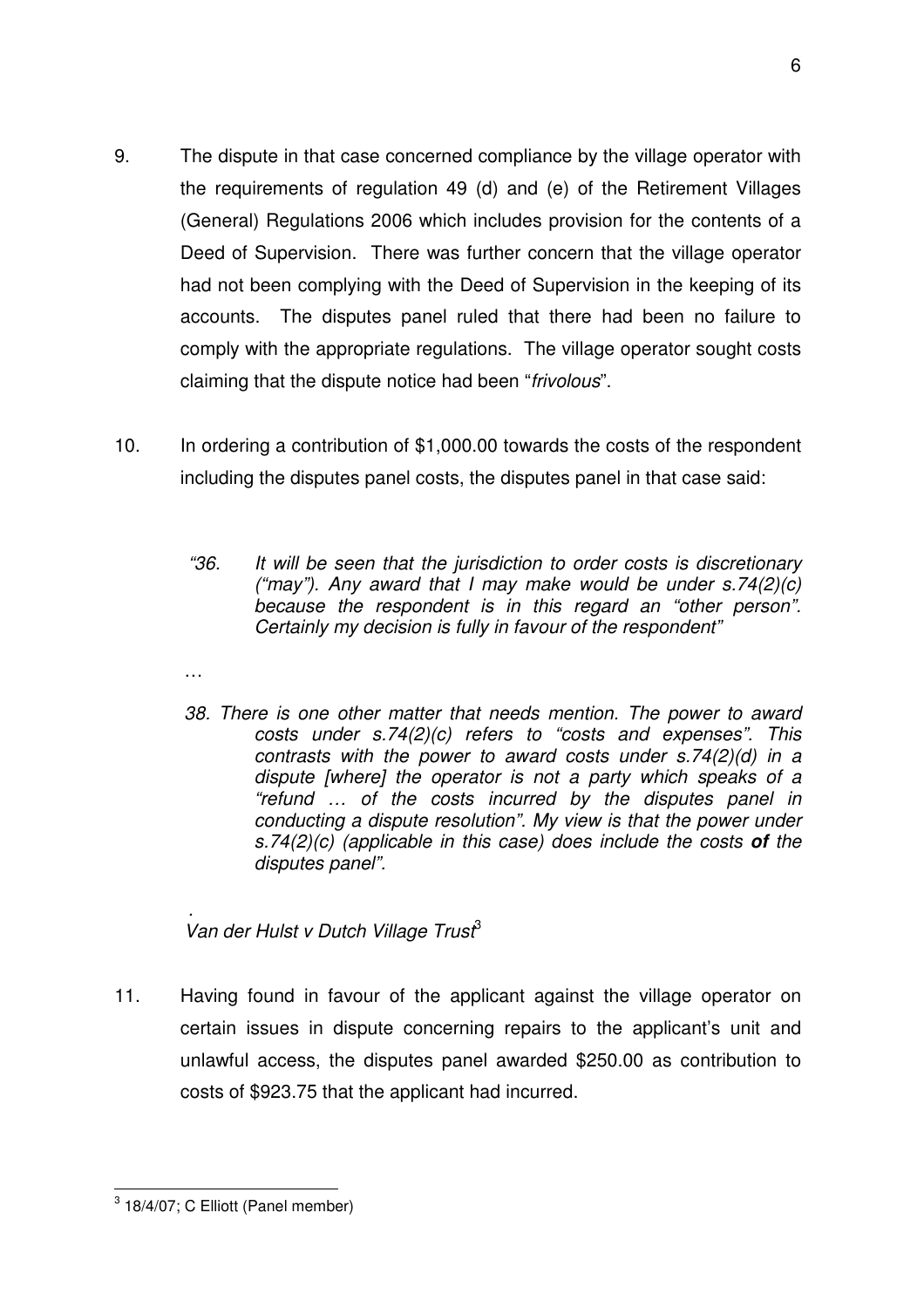12. The disputes panel is also aware of another recent decision in which costs were ordered to lie where they fell in a dispute concerning the interpretation of an occupation agreement as it affected the entitlement of the resident on termination of that agreement.

### **Application for costs and submissions**

- 13. In summary the applicants submit:
	- 13.1. First that there have been decisions substantially in favour of the applicants which entitles them to an order for costs under section  $72(2)(a)$  of the RV Act.
	- 13.2. That even if the decision is that the substantive decisions were not substantially in favour of the applicants there should be an award of costs in their favour pursuant to section 74(2)(b) of the RV Act.
	- 13.3. That the most significant issue in dispute was entitlement to land value which the substantive decisions have found in favour of the applicants.
	- 13.4. That although there has been some rejection of deductions which the applicants sought to make and there have been changes to resultant figures, these items were relatively insignificant such that it could not be said that the decisions were substantially in favour of the respondents.
	- 13.5. That the conduct of the parties must be considered in the context of section 74(3)(b) the RV Act and that the conduct of the respondents in this matter, full details of which is given and are referred to below, must be taken into account and are such that they favour an award of costs in favour of the applicants or indeed militate in favour of an increased award.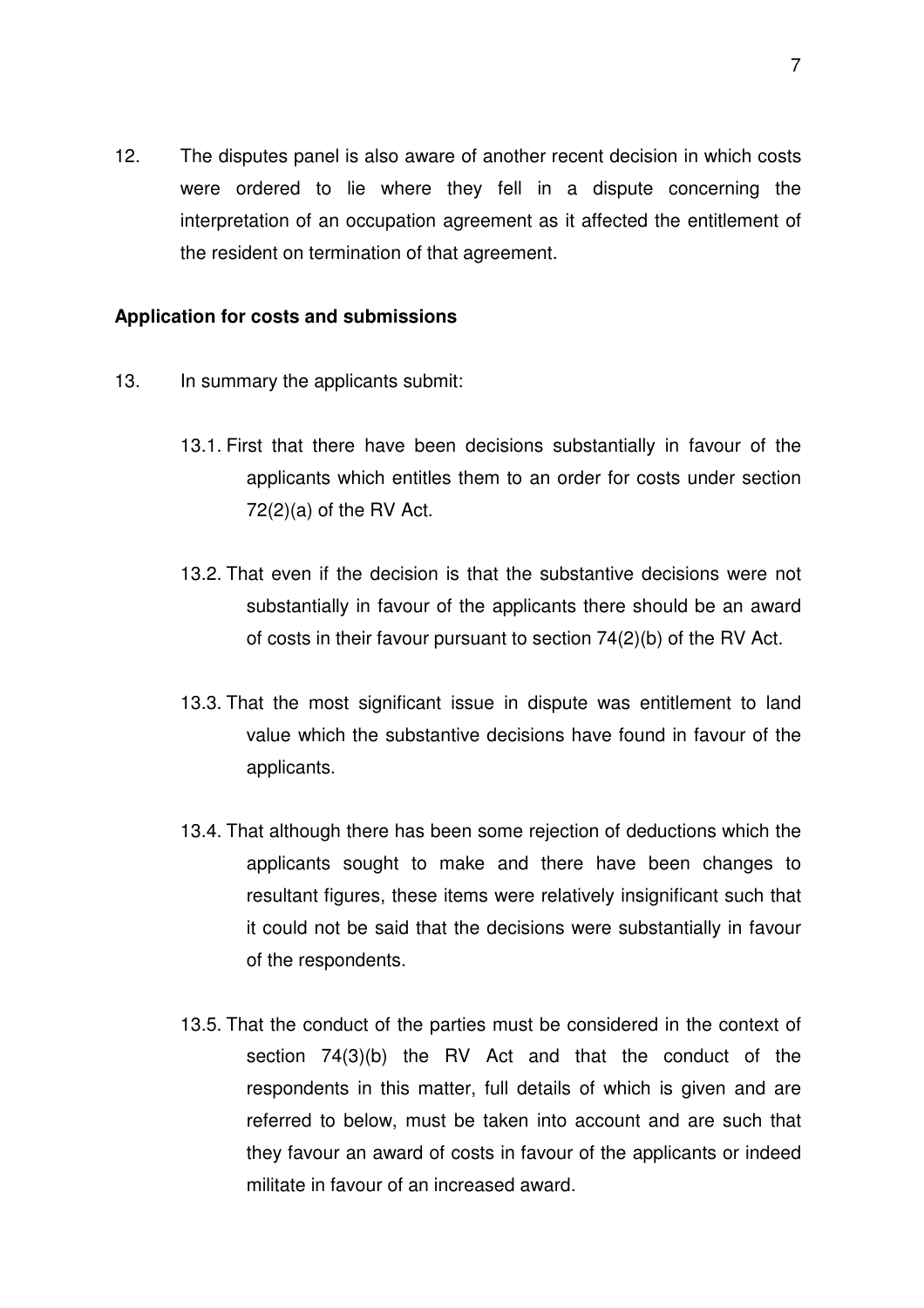- 13.6. That the costs incurred by the applicants are in excess of \$129,504.00 including the disputes panel costs in the matter; that these costs were reasonably incurred; and that the conduct of the respondents has put the applicants to unnecessary cost.
- 13.7. That reference can be had to the relevant equivalent rules in the District Courts Rules 2009 rules  $4.4 - 4.5$  and Schedules  $2 - 3$ , giving calculations which resulted in an entitlement, it is claimed, for \$24,180.00; which amount does not include any allowance for the applicants' solicitor at the hearing or for significant email correspondence exchanges.
- 14. The respondents oppose any order for costs in favour of the applicants, submitting:
	- 14.1. That the disputes panel has jurisdiction to make an award of costs to the applicants under section 74(2) of the RV Act if the dispute resolution decision is fully or substantially in favour of the applicants; and that, because the decision was not fully or substantially in their favour, there is no jurisdiction to award costs (with figures given showing the percentages involved in the outcome).
	- 14.2. That because this was said to be a "test case", the consequences for other residents at the retirement village holding site agreements will result in a significant outcome for those residents and the applicants respectively.
	- 14.3. That, with regard to the criteria set out in sections 74(3)(a) of the RV Act, the respondents have incurred their own costs and costs should therefore lie where they fall, with reference to the limited means of the respondents and the "major importance" of the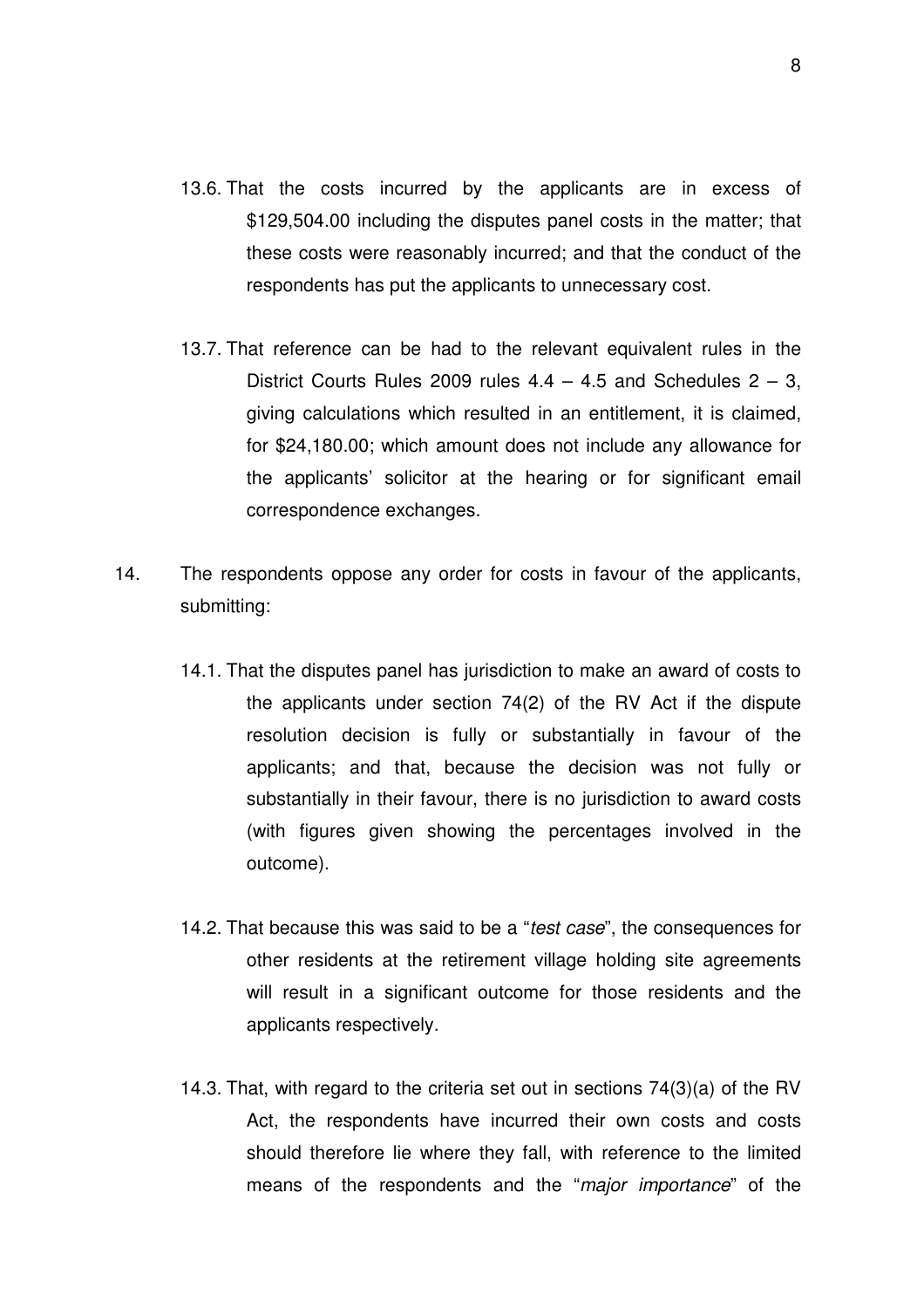dispute result to them; the stated purposes of the RV Act being to protect the interests of residents; the "substantial increased awards" to the respondents and the unjustness if any part of those were "taken back from the respondents" by a costs order "as this would effectively punish the respondents"; and the election by the applicants for representation by "an expensive legal team headed by senior counsel"

- 14.4. That, with regard to the criteria set out in section 74(3)(b) of the RV Act, the amounts respectively awarded to the applicants "were of great significance" to the respondents, with reference to their means and personal circumstances; that the applicants should "be expected to absorb their own costs" having regard to the "vast resources" which it is said the applicants have committed to the dispute; a reference to this being a "test case" and the stated unjustness to the respondents of any award of costs made against them. It was said that throughout the dispute the respondents had "acted honestly and diligently"; "extensive efforts" had been made to comply with directions and time frames; the extensive stress for the respondents and families; that none of the "numerous telephone conferences" were requested by the respondents and they did not delay matters; that the disputes were of wide interest to other residents from whom the respondents had "substantial support"; that there was delay caused by the applicants; and that there was "no precedent for a disputes panel to award costs against a resident in a case such as this and it would be unjust for that to occur".
- 15. In reply to those submissions, the applicants said that the decision was substantially in their favour; that the fundamental issue in the disputes was entitlement to land value which had been decided in favour of the applicants; that it was necessary to look beyond the "purely relative financial" issues to the substance of the decision and the reasons behind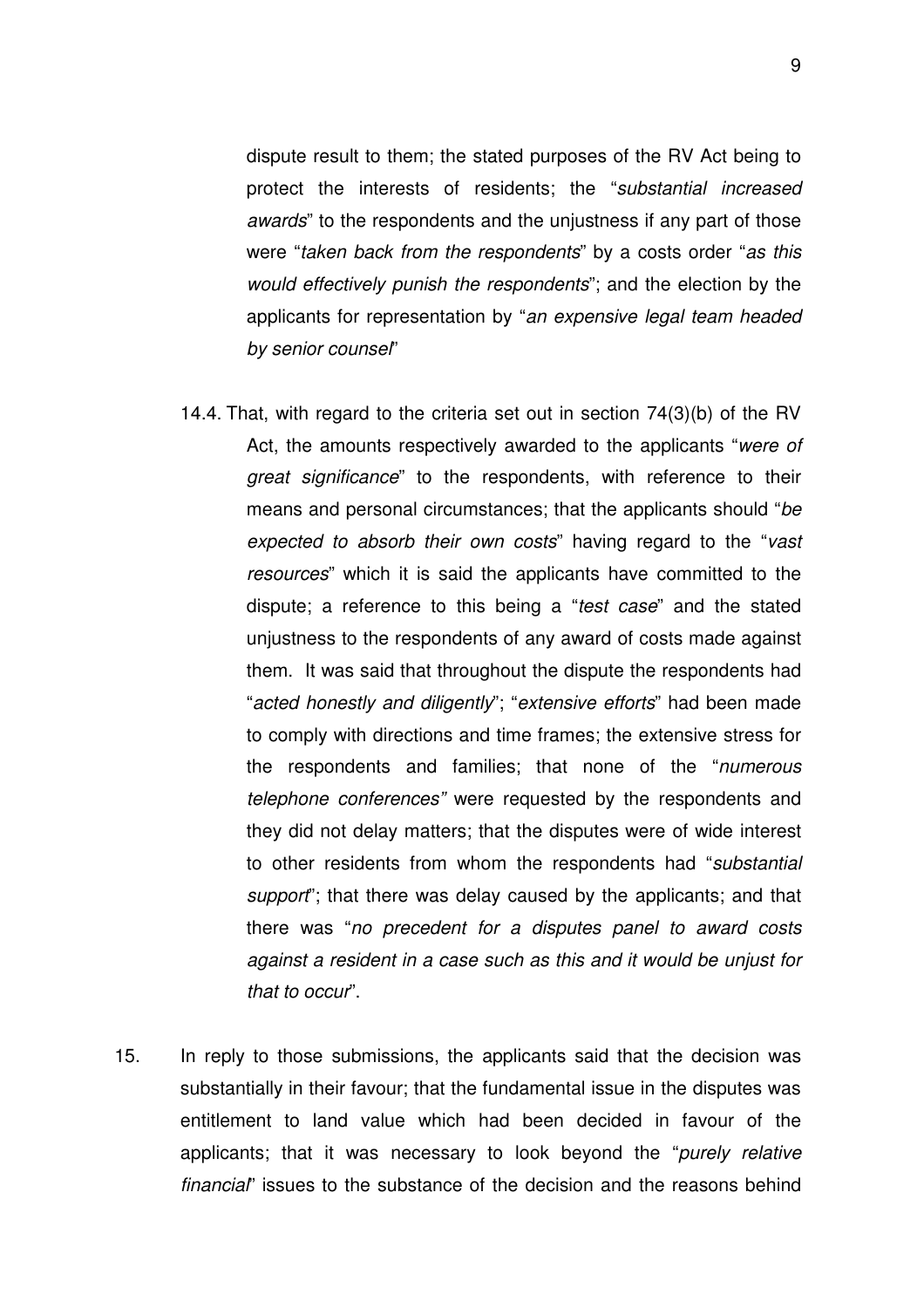the figures; that the amounts awarded to the respondents were "minor"; submissions on jurisdiction under section 74(2) of the RV Act; objection to evidential matters proffered by counsel in submissions and the terminology used; that the applicants did not accept that the case was "complex"; that there was no evidence of certain matters included in the submissions for the respondent; that it was not a matter of "punishing" the respondents by any order for costs; and otherwise addressing the submissions made by the respondents to which reference will be made.

### **Costs – discussion**

 $\overline{\phantom{a}}$ 

- 16. The disputes panel must address the application by the applicants for an order for costs in the context of the dispute notices, the responses to them, the issues raised by the parties and the outcome of the decision.
- 17. Although it may be said they were a number of residents present at the hearing, there was no evidence advanced concerning other residents or their entitlement. No other site agreement was advanced nor any evidence given of how settlement or payment of entitlements to other residents may have been handled to date; or is intended to be handled in the future.
- 18. There had been included in the Bundle of documents to which objection was taken produced by Ms Waters a bundle of statements from individuals and lawyers concerning alleged breach of rights which the disputes panel completely disregarded for the reasons set out<sup>4</sup>. The disputes panel is not prepared to infer that the outcome of the decisions in these disputes between the current parties has any consequences for those residents because there is simply no evidence of that.
- 19. Likewise the disputes panel cannot give any weight to the submission that there was "*substantial support*" for the stand taken by the two respondents because again there was no evidence of this (and indeed the implication

 $<sup>4</sup>$  Refer paragraphs 117 and 118 of Amended Reasons for Decisions dated 14 November 2013</sup>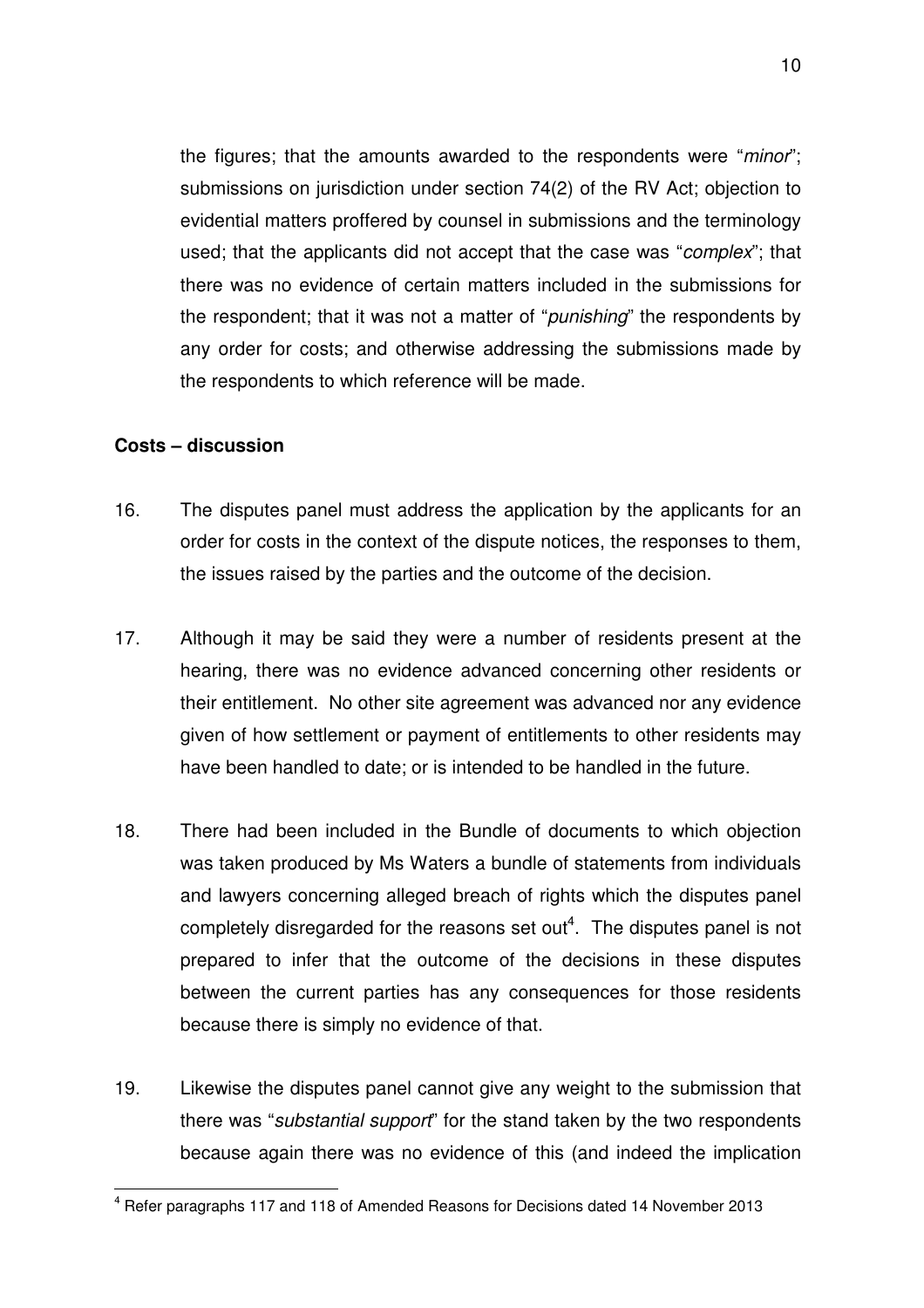may be that, if that were so, then there could be a funding source for costs from those other interested residents – but that is not an inference which the disputes panel does in fact draw).

- 20. In the view of the disputes panel the primary responsibility for carrying the cost of the dispute resolution process, no matter who the parties are and no matter what the outcome, lies with the village operator. The purposes of the RV Act in section 3 include the protection of the interests of residents and the enabling of the development of retirement villages under a legal framework readily understandable by residents. This includes provision of an environment of security and protection of rights for residents.
- 21. Relevant statutory provisions include:
	- 21.1. Section 50 of the RV Act which requires that in any retirement village there be both complaints facility and dispute resolution.
	- 21.2. That under section 52(3) a village operator may not require resolution of a dispute by a disputes panel without having first notified the resident and having made reasonable efforts to resolve the dispute.
	- 21.3. Under section 55 that the village operator forward to the statutory supervisor (if there is one) a copy of any dispute notice as soon as practicable, advising the parties that that has been done.
	- 21.4. The obligation on the village operator under section 59 to appoint a disputes panel in a timely manner.
	- 21.5. The obligation under section 62 to secure the independence of a disputes panel to resolve a dispute notice.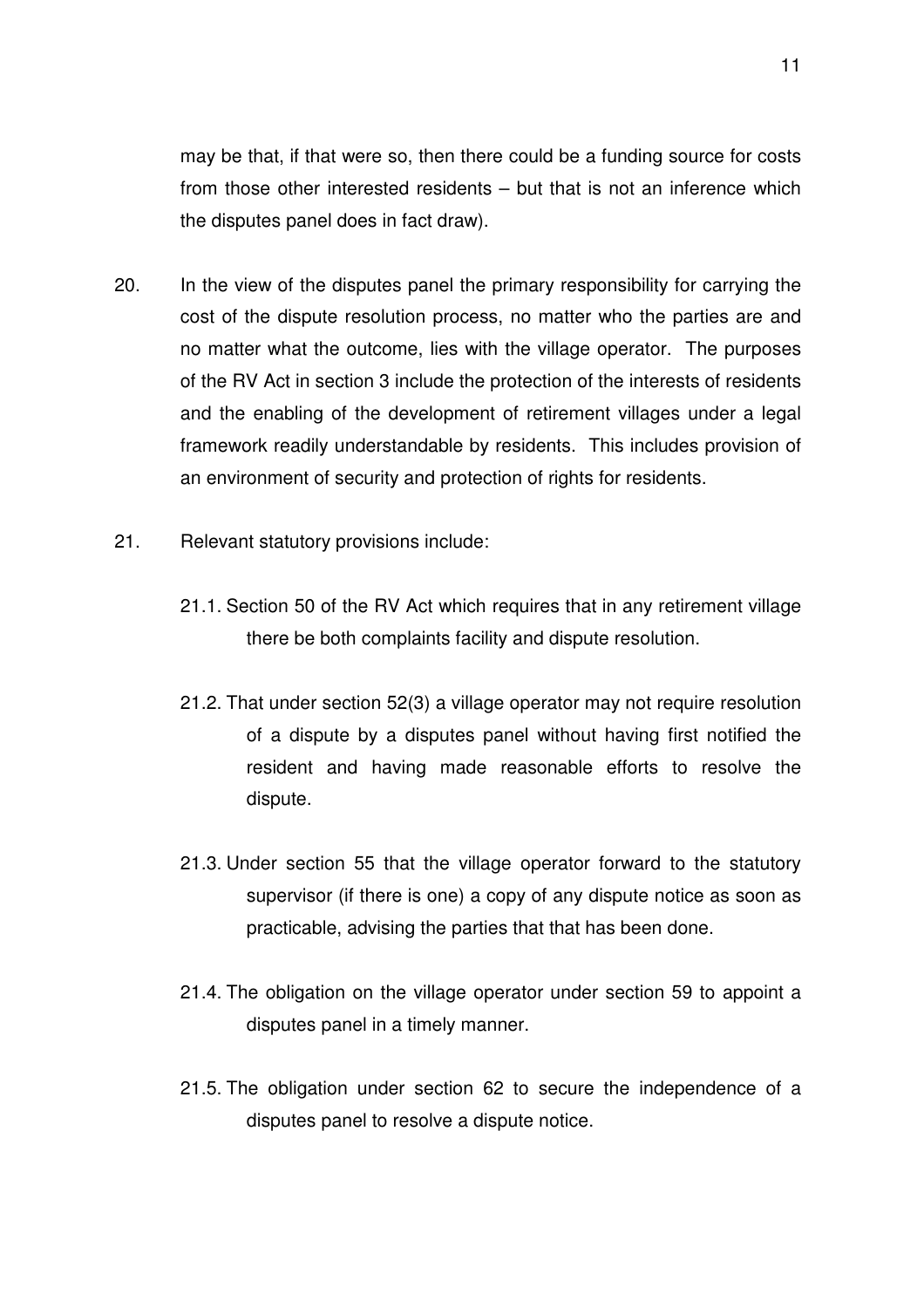- 21.6. The obligation (mentioned above) under section 74 to meet the costs of the disputes panel in conducting the dispute resolution whether or not the village operator is a party to the dispute.
- 21.7. The obligation under regulation 6 of the Retirement Villages (Disputes Panel) Regulations 2006 ("**the RV Regulations**") to give notice in writing to each party to the dispute of the appointment of the disputes panel and, under regulation 7, to supply details to the Retirement Commissioner.
- 21.8. The obligation under regulation 9 of the RV Regulations to appoint a chair of a panel comprising more than 1 member.
- 22. The requirements of section 74 of the RV Act are a two-stage process; first to decide whether an applicant for costs is entitled to those costs having regard to the provisions of section 74(2); and secondly then to take into account the factors in section 74(3) to determine whether there should be an order for costs and, if so, the amount.
- 23. In this case the only applicable sub-paragraphs of section 74(2) are sub paragraphs (a) and (b).
- 24. The first question is whether the decision in the dispute is fully or substantially in favour of the applicants. The applicants submitted that it was the substance of the disputes that should be addressed rather than the detail of the figures and that, applying that test, the decision was substantially in favour of the applicants. The respondents relied on those items where there had been specific deduction by the applicants from the improvements value and sale price received for the respective units of the respondents. These were items of specific deduction which, in the case of the first respondent were dealt with at paragraphs 196 - 262 and, in the case of the second respondent at paragraphs 263 - 284 of the Amended Reasons for Decisions.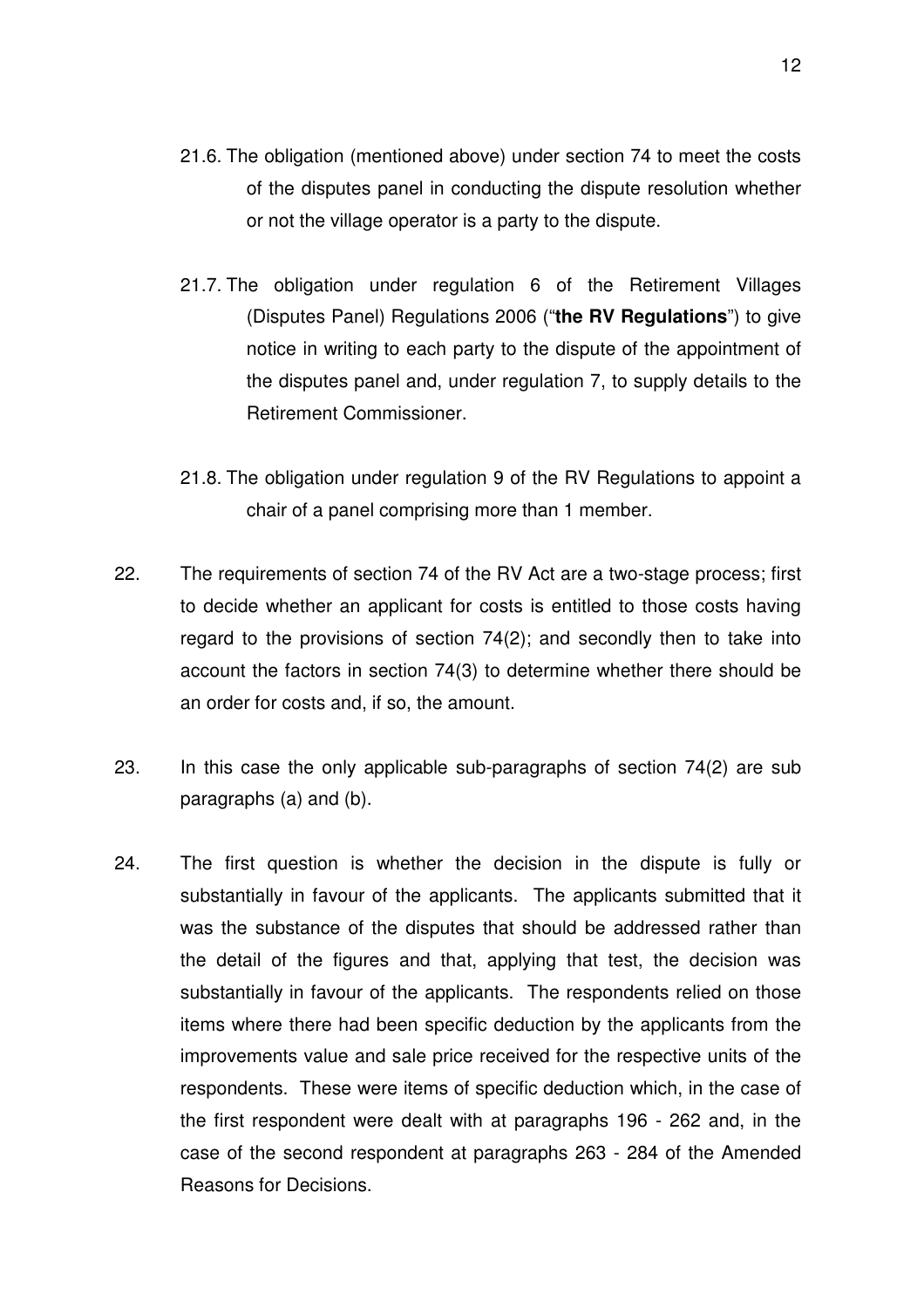- 25. It is the view of the disputes panel that the decisions were substantially in favour of the applicants. By far the most significant and primary issue was entitlement to land value. This comprised a significant part of the content of the responses to the dispute notices; and the submissions and evidence for the respondents. Both in monetary terms and in respect of the focus and presentation of the cases, this question of entitlement to land value stood out as being by far the major issue and concern for the respondents.
- 26. That this was so is plainly evident from the voluminous content in the replies, the submissions and the evidence for the respondents on this issue and the extent to which the matter needed to be addressed in the Amended Reasons for Decisions.
- 27. The items in respect of which the respondents were successful were first in relation to the correct value and purchase price to be placed on the sale of the respective units and secondly in respect of certain deductions that were made. In all, having regard to monetary terms, time consumed in the hearing and process, and outcome in principle, these items were relatively minor. Indeed in respect of three of these, they were only changed in favour of the respective respondents because of the percentage recalculation based on the substantive issue determined (sale price of residential units).
- 28. The submissions for the applicants have highlighted that the result of the Amended Interim Decision was that the first respondent is entitled to \$8,874.50 more than was claimed which is \$73,716.81 less than was claimed; and the second respondent is entitled to \$9,218.70 more than claimed which is \$56,423.25 less than claimed. Those monetary figures alone indicate a substantial finding in favour of the applicants.
- 29. Accordingly the disputes panel finds that under section 74(2) of the RV Act there is scope for provision of a costs award in favour of the applicants.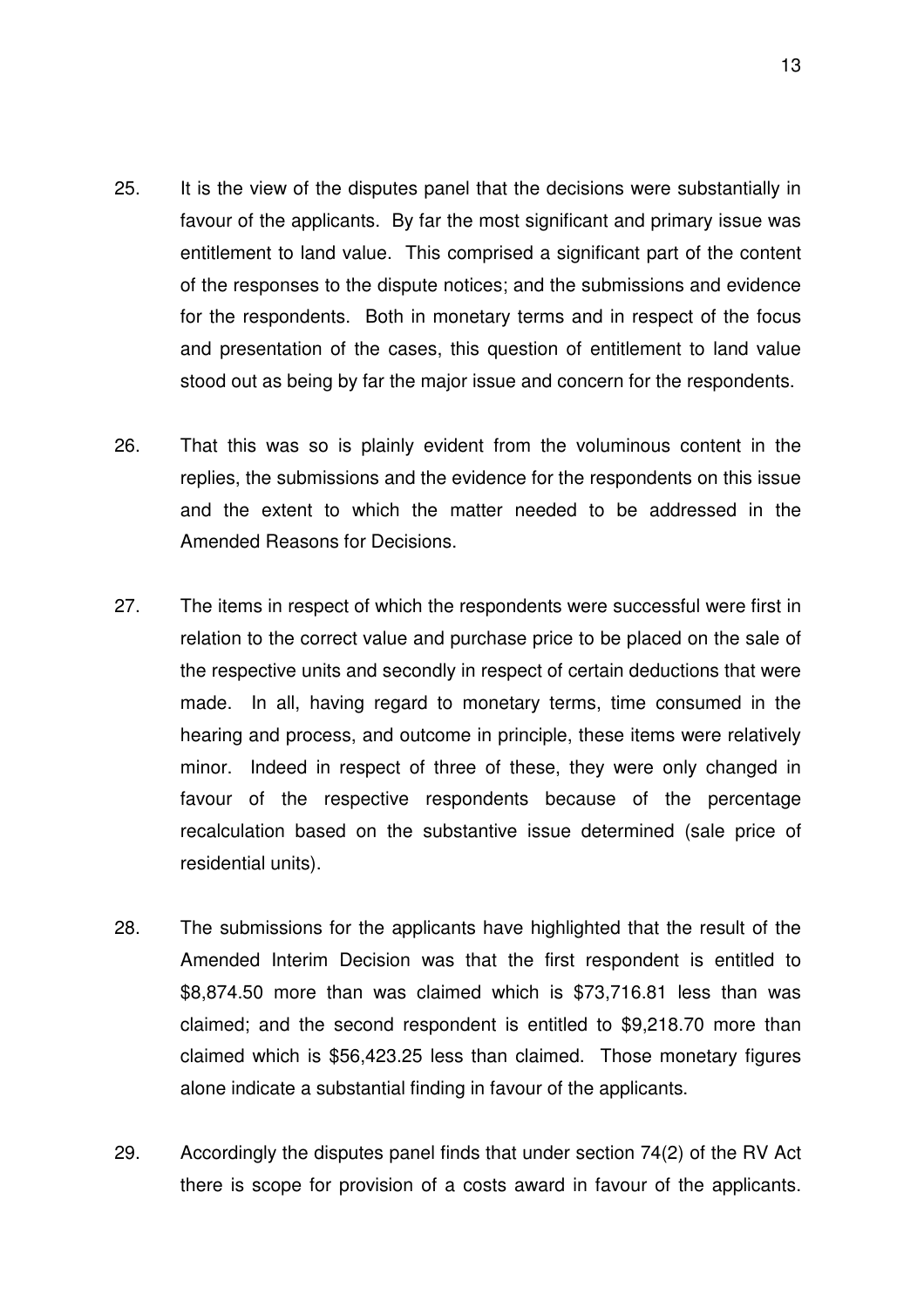The disputes panel rejects the respondents' submission that there is no jurisdiction to do so.

- 30. Furthermore, while it was argued for the respondents that there was no jurisdiction because section 74(2)(a) did not apply and the disputes panel finds that it does, those submissions did not also refer to section 74(2)(b) which allow for the award of costs and expenses in the event of a dispute resolution not being in favour of the applicant but where the applicant is found to have acted reasonably in applying for dispute resolution.
- 31. Even if that had not been the case that section 74(2)(a) did not apply (decision not fully or substantially in favour of the applicants) section 74(2)(b) would have applied, that is that the disputes panel finds that the applicants have acted reasonably in applying for the dispute resolution. As the disputes panel understands it the proceeds of sale of the respective units were ready for payment to the respective respondents but, because of claims made by them, these proceeds of sale were paid to the statutory supervisor on the basis that the applicants brought the dispute notice procedure as has occurred. In that case, it can hardly be said that the applicants have not acted reasonably.
- 32. That being so, in responding to the applicants' application for costs, the disputes panel **must** decide the matter under section 74(3) of the RV Act. That subsection addresses:

32.1. Whether to award costs and expenses and

32.2. The amount of any award.

33. It refers to certain matters which the disputes panel is required to **have regard** to (subsection 3(a)) and matters which the disputes panel must **take into account** (subsection 3(b)). (It also refers to any regulations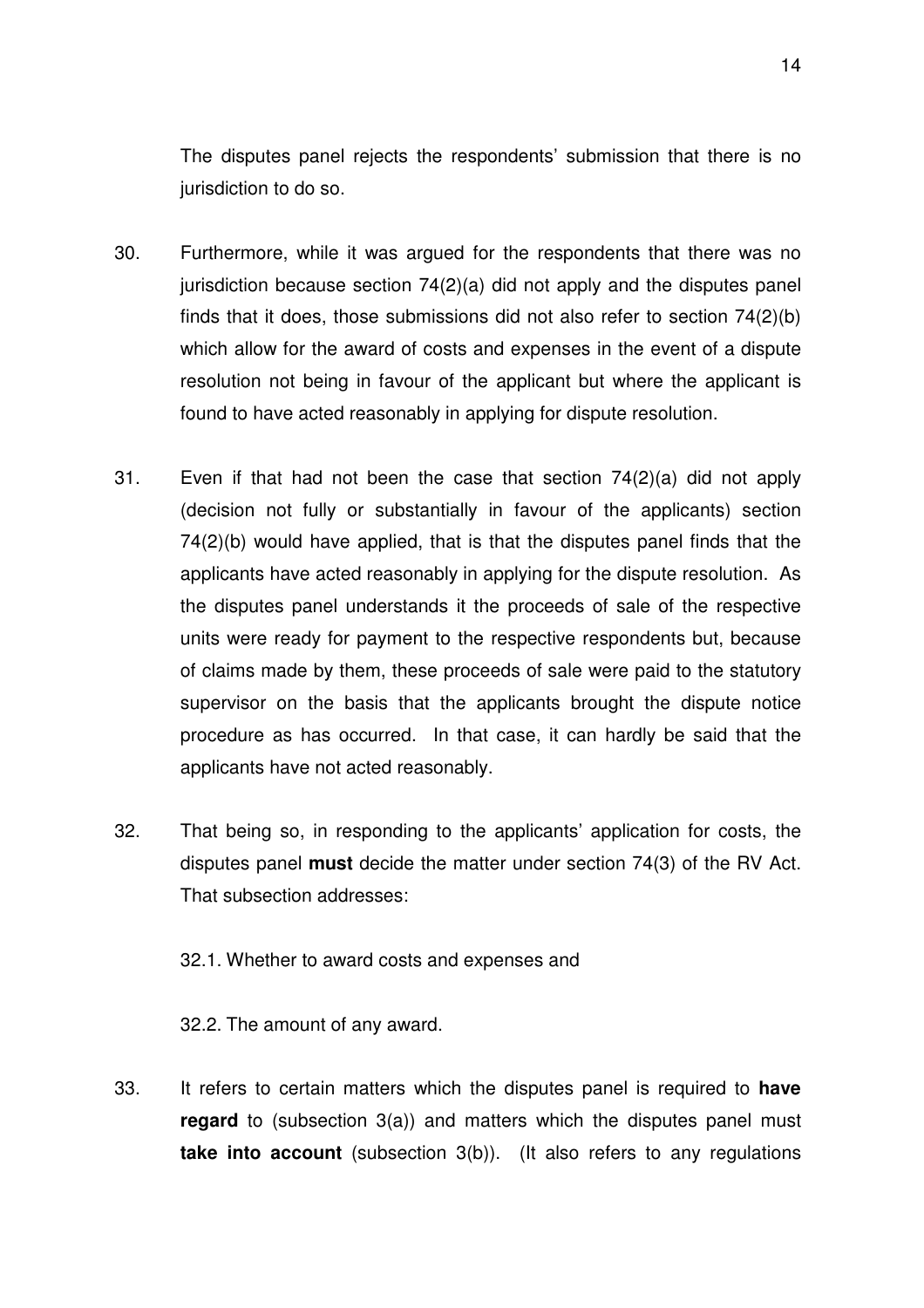made under the RV Act for the purpose but the disputes panel does not understand there to have been any).

- 34. Submissions were not addressed to any differences between the two expressions, "*having regard*" and "after taking into account" but the issues that must be addressed in these two contexts are:
	- 34.1. The reasonableness of the costs and expenses and the amount of any award incurred by the applicant.
	- 34.2. The amount or value of the matters in dispute.
	- 34.3. The relative importance of the matters in dispute to the parties and

34.4. The conduct of the parties.

35. Likewise there were no submissions addressed to the expression "any award incurred by the applicant" but the disputes panel perceives this to be referring first to the costs and expenses incurred by the applicant and secondly to the amount of any award.

## **The reasonableness of the costs and expenses and the amount of any award incurred by the applicant**

- 36. The depiction of the importance of this case is different from both parties. The respondents depicted these disputes as a "test case", which the applicants deny and the respondents claim that the issues were complex and affect the potential outcome for other residents in the village.
- 37. The applicants depicted the disputes as straightforward and involving no more than application of standard contractual principles to the unit value content of the respective sales and that it is only because of complications raised by the respondents both in the way the responses have been conducted and in their content that there has been complexity created.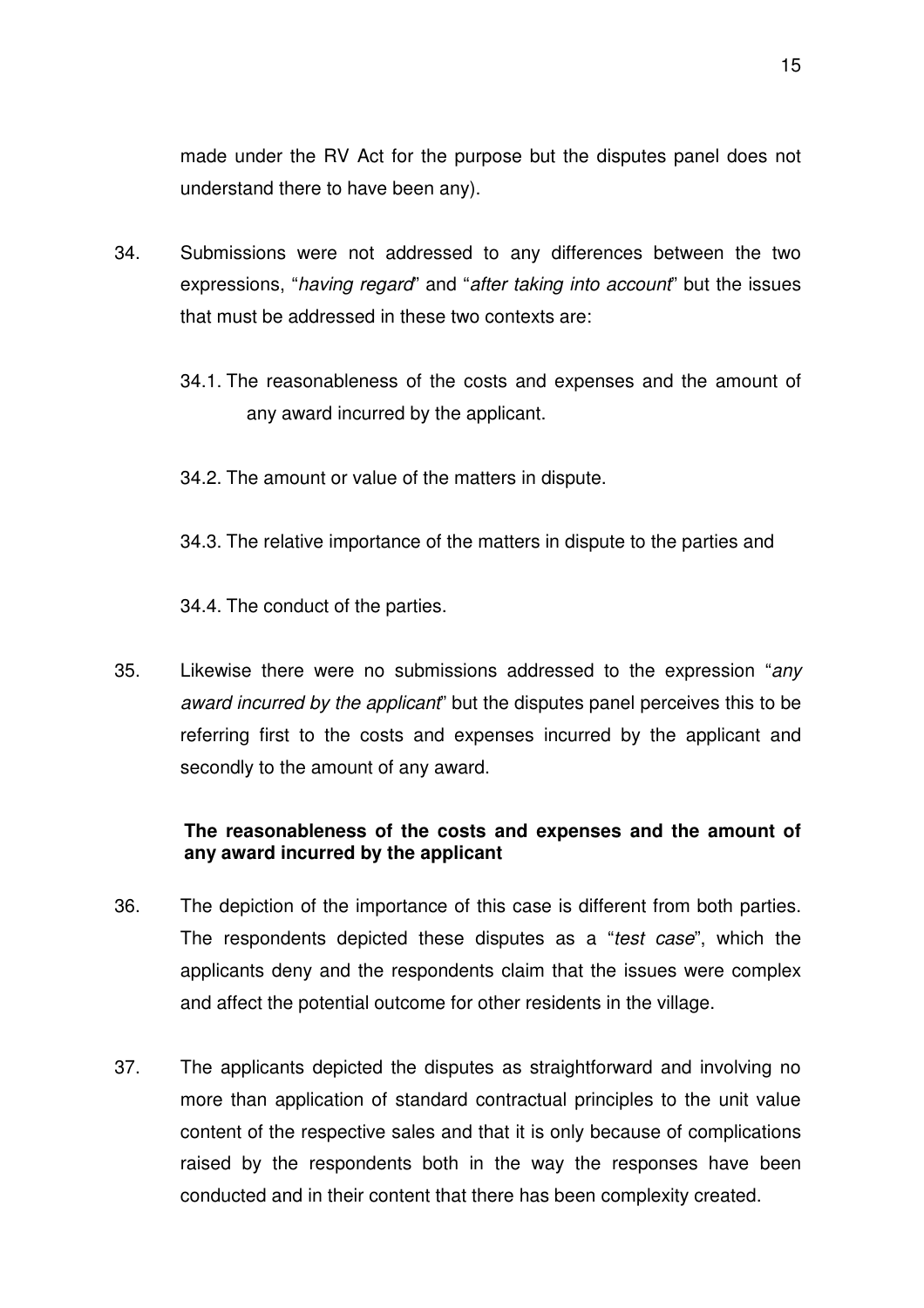- 38. Accordingly, it is in that context that the respondents challenge the reasonableness of costs incurred by the applicants and the applicants say that cost is justified.
- 39. The respondents protested throughout about the use by the applicants of senior counsel in the matter and needed to be reminded that it was the applicants' choice as to whether counsel or senior counsel should be employed. That is the right of every litigant including before a disputes panel under the RV Act.
- 40. That does not, however, mean that the applicants were reasonable in employing senior counsel in respect of these disputes under the RV Act. It may well be that the outcome of these two disputes will affect how other residents' unit sales are dealt with and proceeds divided but there is no evidence that justifies any suggestion of a precedent effect. Likewise, there is no evidence as to whether any other resident has contributed to the costs for the respondents (and there is no evidence about the amount of those costs, but certainly the disputes panel perceives that there has been substantial time put in by the lawyers for the respondents which may have resulted in cost for them. There is simply no evidence of this).
- 41. The conclusion that the disputes panel has reached is that costs for the applicants which are said to be in excess of \$100,000.00 is more than is reasonable in the circumstances of the dispute notices, even having regard to the allegations that were made and the conduct of the respondents and their lawyers referred to below. It may be said that there is a concession of this insofar as, in trying to quantify the amount of any award that should be ordered, reference has been made to the equivalent District Courts Rules.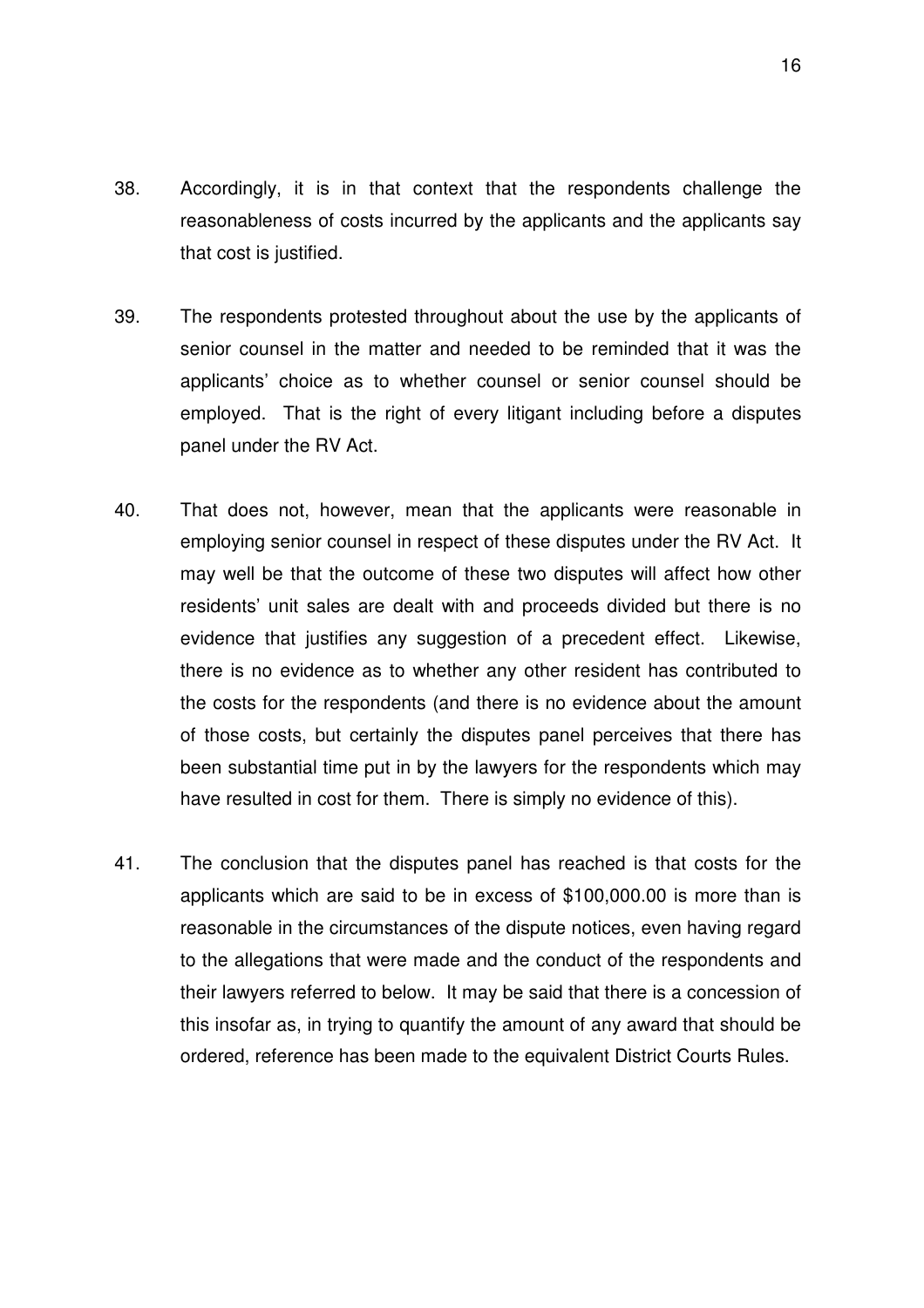#### **The amount or value of the matters in dispute**

- 42. The submissions for the applicant summarise the critical monetary sums in question in Appendix A. These show that the balance claimed as due to the first respondents by the applicants was \$122,561.19, but the balance claimed by the first respondents was \$205,152.50 and that the Amended Interim Decision in favour of the first respondent was \$131,435.63. In the case of the second respondent the amount claimed as due was \$71,698.05, the balance claimed by the second respondent as due was \$137,340.00, and the an Interim Decision for the second respondent resulted in \$80,916.75. The respondents submit that in the case of the first respondent this amounts to an increase of 7.2% and, in the case of the second respondent, an increase of 12.9%, with the unsubstantiated allegation that the respondents "have only meagre funds" and the increases are therefore significant.
- 43. There was no real evidence about the means of the parties or the extent to which sums of this nature were of substantial or only minor importance to them. There could be an inference drawn that, because these persons were elderly residents in a modest retirement village, this was their major asset; but there was no evidence about this.
- 44. The disputes panel perceives that there was perhaps an element of "*principle*" in the way these dispute notices were handled on behalf of the respondents. Conduct is referred to below. The disputes panel draws the inference that, while the monetary amounts were of importance to the respective respondents, some of the allegations made and the way in which the responses to the disputes notices were conducted meant that there was more at stake for the respondents (or perhaps their lawyers) than just the monetary sums involved.
- 45. The disputes panel has taken these items into account.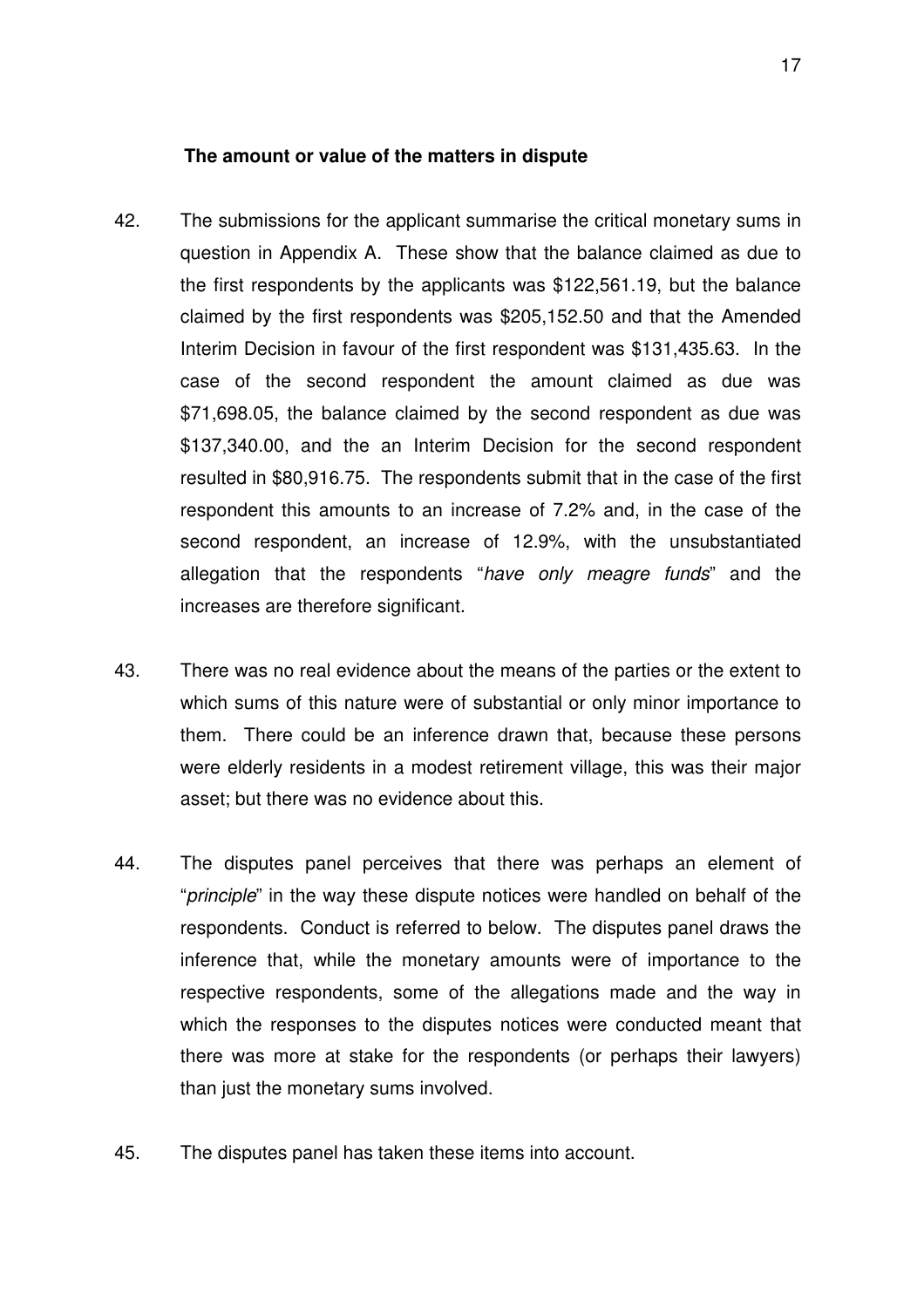## **The relative importance of the matters in dispute to the parties**

- 46. The issues under consideration here overlap to a large extent to what is said elsewhere. Questions of principle have entered into the dispute. The allegations made on behalf of the respondents in direct response to the dispute notices contained inflammatory allegations against the applicants. Although these were later withdrawn, they set a bad environment for cost effective disposal of the dispute notices.
- 47. The respondents did not bring any dispute notices of their own in respect of matters where they said there was unfairness on the part of the applicants. Instead they chose to bring litigation in the High Court (and the disputes panel is not aware of what stage the litigation has reached or whether it will be pursued but that is for the parties).
- 48. All that indicates to the disputes panel, however, that, as stated above, although monetary amounts were of importance to the respondents, there were also issues of principle and allegations of unfairness which played a part in their motivation and conduct in respect of the disputes in question and the dispute notices in particular.

## **The conduct of the parties**

49. It is in respect of the conduct of the respondents that the applicants rely heavily. They referred to the conduct during the early processes of the disputes notices, that the original responses to the dispute notices did not comply with the RV Regulations, the "*inflammatory remarks*" in the responses which were later deleted immediately prior to the hearing, the High Court proceedings which the respondents had brought, the conferences and memoranda that have consequentially been required, the filing with the disputes panel of unsigned submissions and approximately 850 pages of annexures without any index or schedule or evidence, irrelevant matters contained in the submissions and affidavit, and the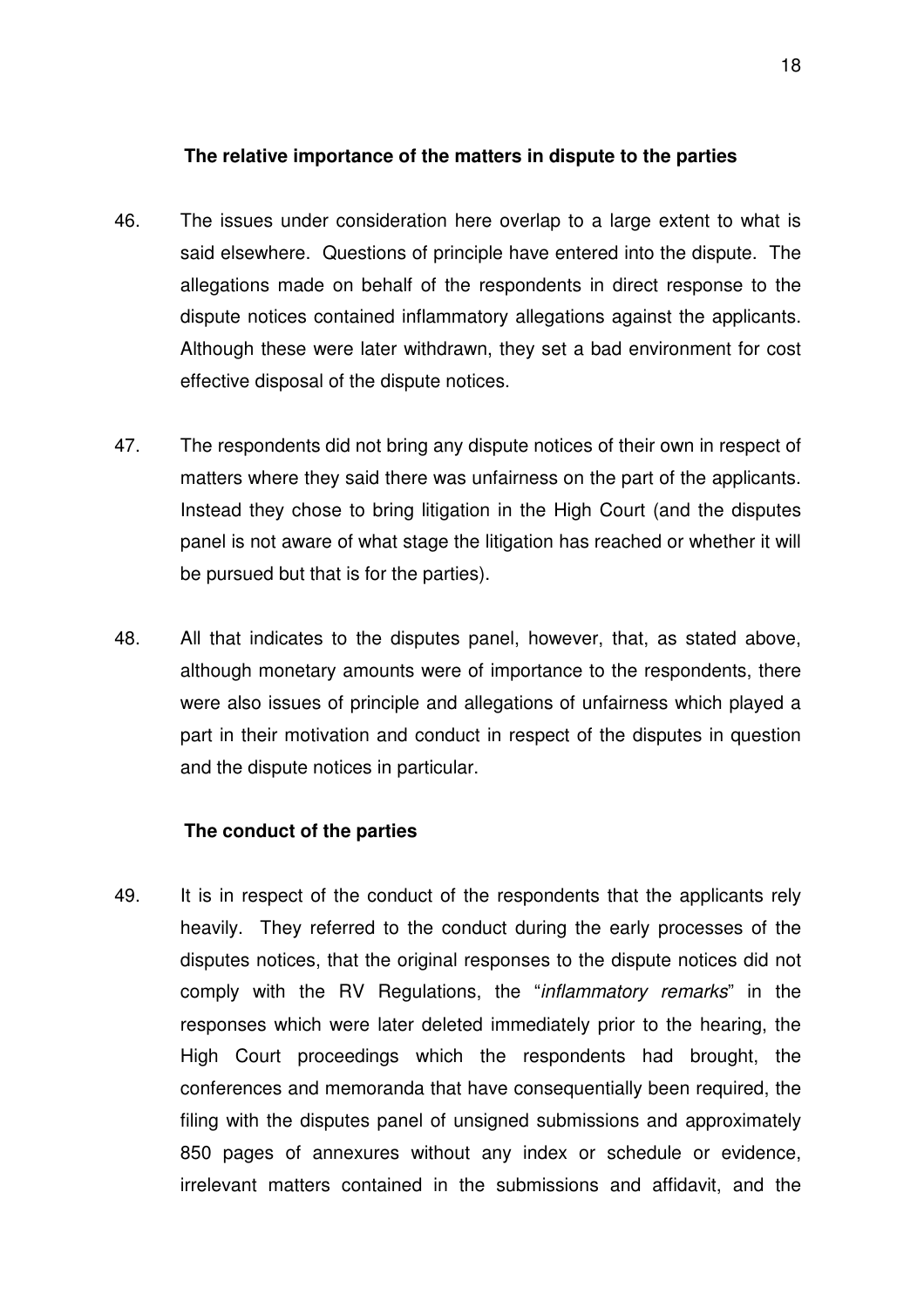inappropriate factual content of submissions on behalf of the respondents including the Reply on their behalf to the application for costs.

- 50. Submissions for the respondents did not directly address this issue, despite its having been raised initially in the application for costs. The respondents referred to the background to the disputes process having commenced because of the funds being held by the statutory supervisor and claimed that they had acted "honestly and diligently" without causing any delays. They emphasised how they had made "extensive efforts" to comply with directions and timetabling; and claimed they were "anxious to receive a fair hearing". Reference was made to the wide interest in the matter of other residents. It was alleged by the respondents that the applicants had sought to delay the matter "by requiring time to be spent on the correction of numerous errors in their evidence".
- 51. It is the view of the disputes panel that the dispute notices in these cases received substantially more attention and cost than was necessary.
- 52. The primary issue concerned the entitlement of the respondents to a share in the proceeds of sale of the respective properties.
- 53. The deductions that had been made were of relatively minor importance and could have been dealt with speedily by a dispute resolution process, if not even by proper negotiation between the parties. Some items were direct mathematical calculations based on a percentage of the entitlement from the sale of the respective units and were dependent on the outcome of that issue. Otherwise, however, the deductions related to relatively minor matters.
- 54. The disputes panel perceives that there was intransigence on the part of the first respondent in relation to those minor matters because of the perception by Ms Phillippa Waters that she had greater entitlement from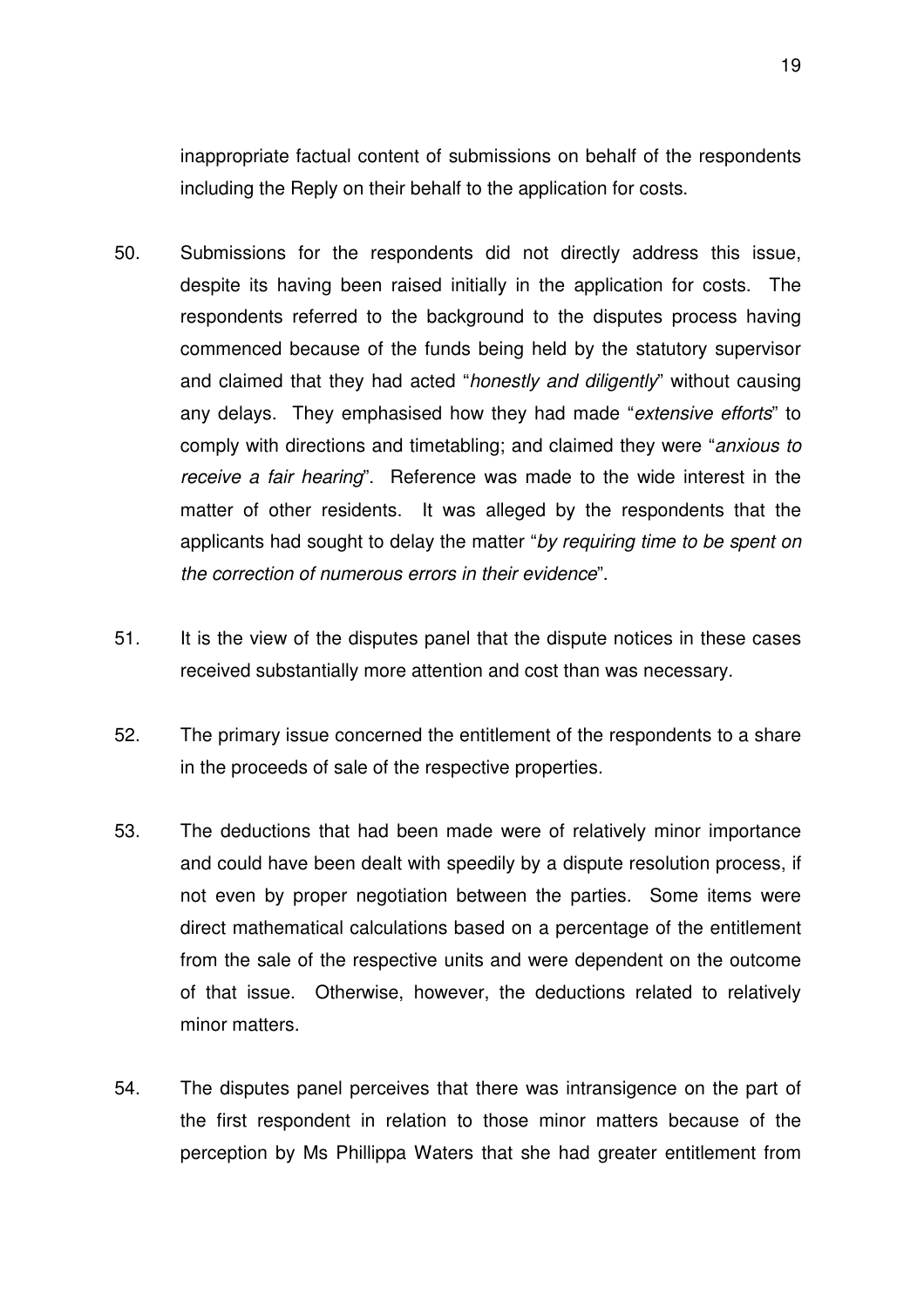the proceeds of sale of the property and was not prepared to co-operate in the process of settlement, such as with the handing over of keys.

- 55. So far as the substantive issue was concerned, this involved questions of contractual interpretation of the two primary documents, the Site Agreement and the Agreement for Sale and Purchase in each case. That issue was widened by reference to the Prospectus and then further by reference at a late stage (during the evidence of Ms Waters almost seemingly as an afterthought) to the Investment Statement dated 1 August 2002.
- 56. Issues concerning contractual interpretation and specifically in relation to all four of those documents would have been relatively straightforwardly dealt with by a disputes panel even possibly on the basis of the papers, given that the submissions could have been made in writing and considered. There were essentially no questions of fact relating to those interpretations.
- 57. It was Ms Phillippa Waters' background evidence about the expectations of her late mother and the like which created the necessity for evidence and cross-examination. Outstanding issues concerning the deductions had not been addressed in any way that lead to resolution and those too needed to be the subject of factual hearing.
- 58. More importantly, it was because of the way in which the responses were advanced as matters of principle that complications arose. As to the content of those issues, there was extensive documentation provided and allegations made about the fairness of the process of conversion of the units in the village into unit titles and all of the implications of that fairness process on the respondents and other residents.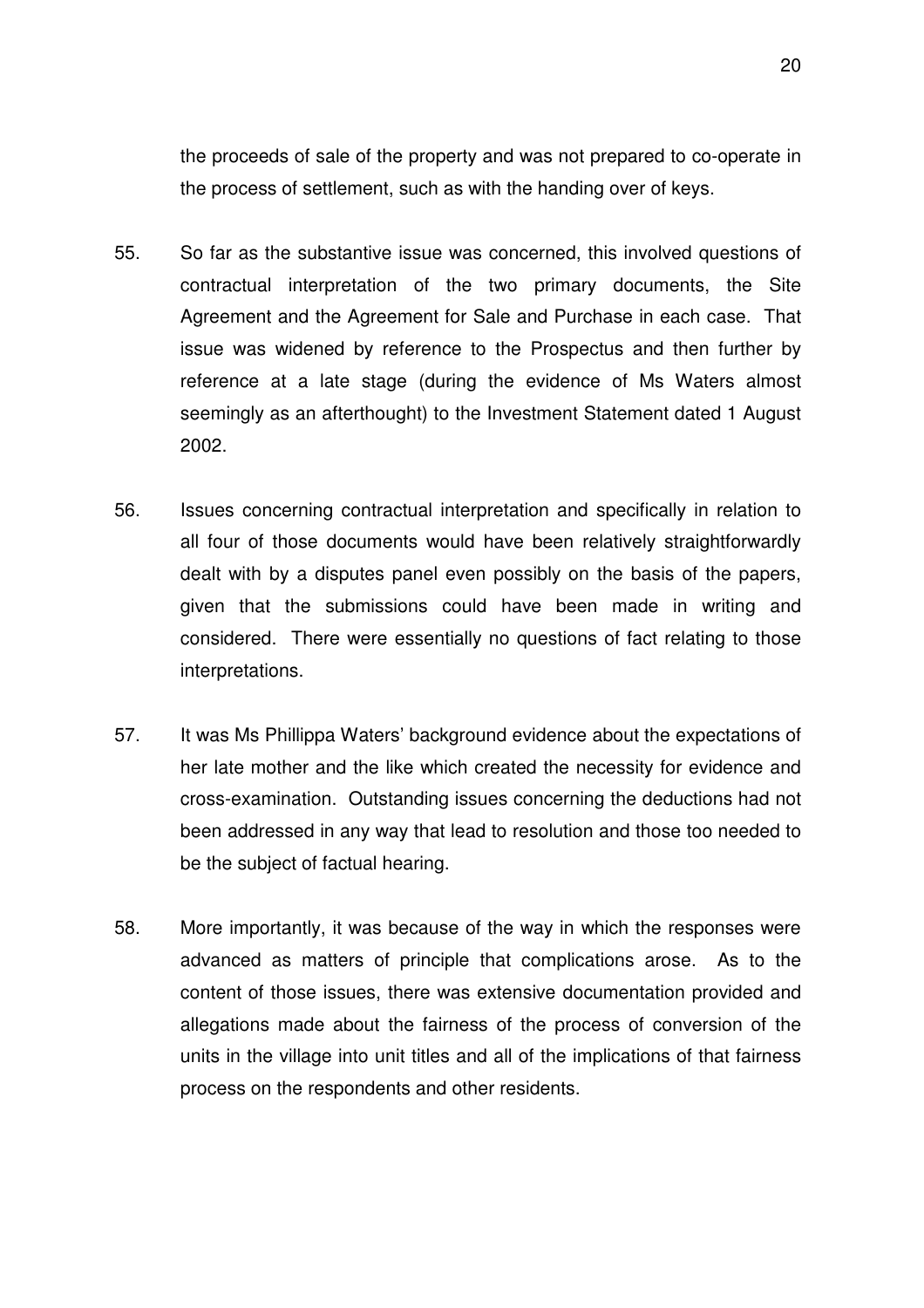- 59. Fairness of process was not an issue raised by the dispute notices and the respondents had their own remedies by way of their own disputes notices if they had thought there was ground for complaint.
- 60. So far as the process was concerned, the lawyers for the respondents prepared and took responsibility for the responses to the disputes notices. These contained significant reference to matters outside the issues raised by the disputes notices and indeed contained remarks which were later deleted and had been referred to in the substantiative decision as "inflammatory".
- 61. Despite the attempts from counsel for the applicants and, to the extent this was available to the disputes panel, the disputes panel, to refocus attention on the issues arising from the disputes notices as such, the lawyers for the respondents then provided the 850 pages of unindexed background material and significant submissions referring to the issues which were irrelevant to the disputes raised by the dispute notices.
- 62. Effectively all of that material was objected to by counsel for the applicants and, as it turns out, disregarded by the disputes panel.
- 63. Significant objection was raised by counsel for the applicants to submissions insofar as there were factual allegations made by the lawyers for the respondents without sworn evidence and in conflict with the role that was apparently being taken by counsel for the respondents at the same time. This required direction from the disputes panel in no uncertain terms as to what was required of counsel and the impropriety of counsel in a case also giving evidence. Counsel for the respondents frankly admitted that she was not a lawyer involved in litigation.
- 64. It was hard for the disputes panel to perceive what outcome the lawyer for the respondents was seeking given the extensive allegations of unfairness by the applicants and given the clear direction in the RV Act and the RV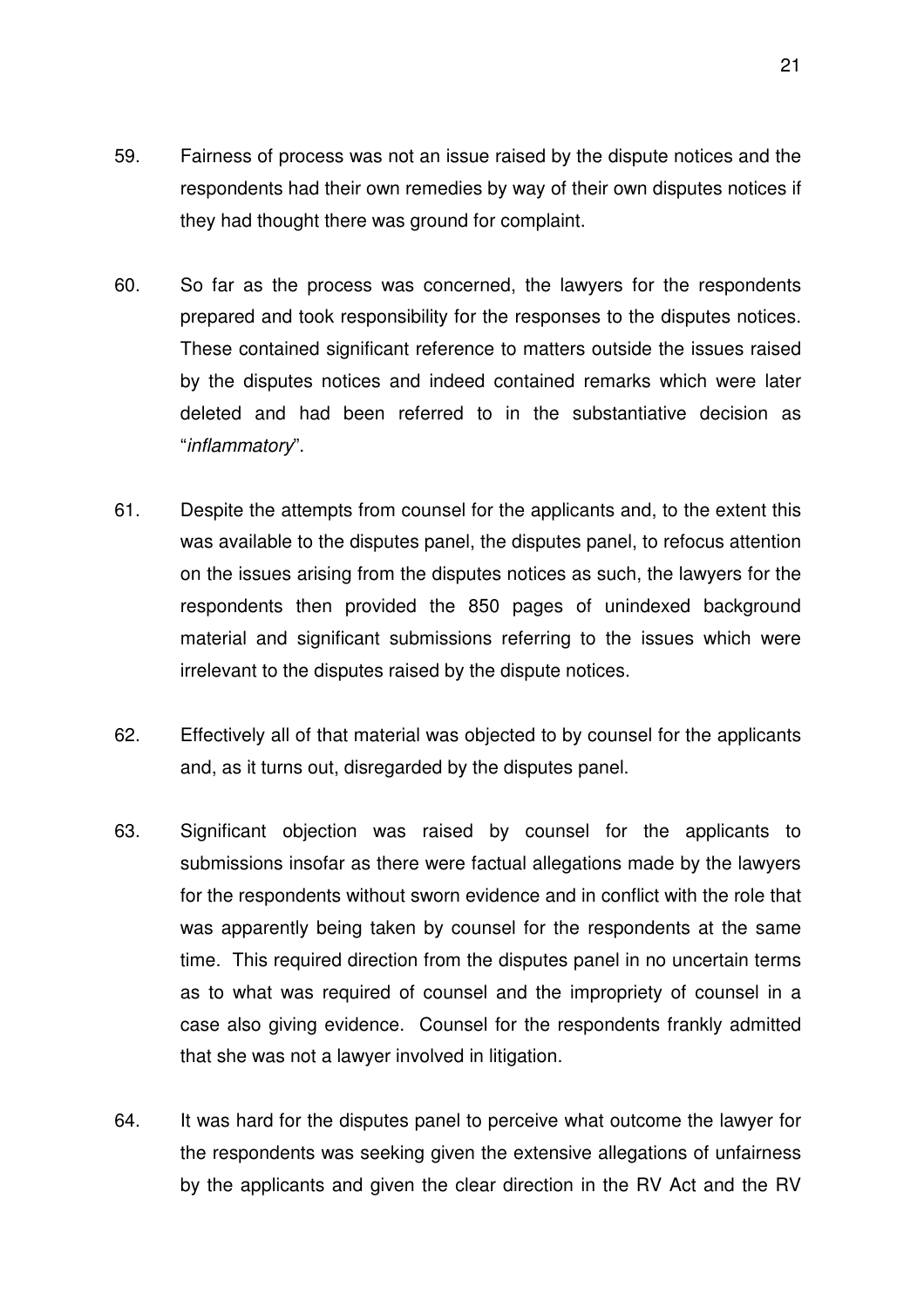Regulations for compliance with the principles of natural justice and specifically the provisions of regulation 23 of the RV Regulations as to process.

- 65. Had there been careful consideration of the requirements of the regulation from the outset, the matter may well have been differently addressed by the lawyers for the respondents.
- 66. The disputes panel has concluded that there has been extra cost incurred by the applicants as a direct result of the conduct of these disputes by the lawyers and counsel for the respondents.
- 67. The disputes panel also finds that Ms Phillippa Waters pursued the allegations of unfairness and other matters referred to above as irrelevant to the disputes notices and may well have further instructed her lawyers accordingly.
- 68. Conversely, Mrs Murray played little part in the total process. She was represented by her daughter who is also her attorney who was present at the hearing. The allegations made specifically relating to Mrs Murray's entitlement from the proceeds of sale of her residential unit were directly focused on the matters at issue, questions of the entitlement to any land value and aspects of certain specific deductions; and the disputes panel finds that there was no activity on her part which added to the time or cost of the resolution of the dispute notice on her behalf.
- 69. Specifically, the disputes panel notes that the response and the amended response on behalf of Mrs Murray were both signed by her lawyer and that the submissions and bundle of documents provided when this was not called for were provided by Mrs Murray's lawyer.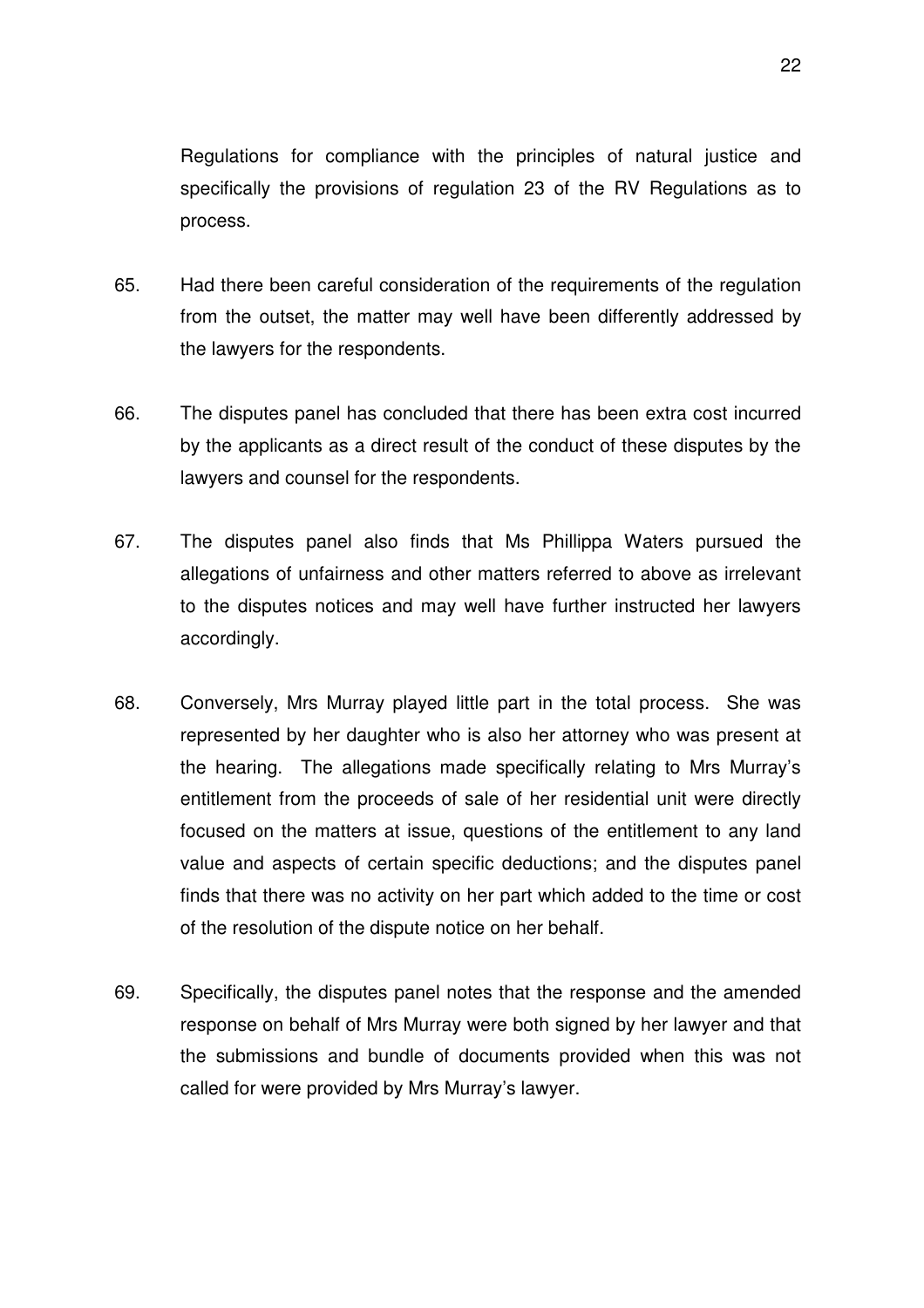### **Conclusion**

- 70. The disputes panel does find that there is a basis for order for contribution to costs from the first respondent. This is primarily because of the conduct of Ms Phillippa Waters, the executor of the estate of the late Mrs Waters; and of the lawyers and counsel on her behalf.
- 71. The fact that there were High Court proceedings which intervened is not a matter which the disputes panel finds is a basis for any further costs. It was the entitlement of the plaintiffs in the High Court proceeding to bring those proceedings and any costs involved in that process will be (and the disputes panel perceives may already have been) a question of costs in that Court. The adjournments to the disputes panel process while the court process was under way were effectively done by consent and did not add significantly to the cost of the disputes panel resolution.
- 72. The disputes panel does not find that it is a factor to be taken into account that the applicants used senior counsel and the solicitor for the applicants in presentation of the disputes notices and at the hearing. That is their choice and they may have perceived significant reason on their own part for making that choice, but it is not something which needs to be visited upon either of the respondents. Specifically, the disputes within the parameters that the applicants argue applied and which the disputes panel has found applied, were such as could have been dealt with without the necessity for senior counsel.
- 73. Responsibility for the content of the responses to the dispute notices including the "*inflammatory*" allegations and statements originally made, and for the provision of the submissions not called for and eventually not taken into account must lie with the lawyers for the first respondent except to the extent that this may have been done on instructions from their client (and the disputes panel has no evidence about this which must be a matter between the first respondent and her lawyers).